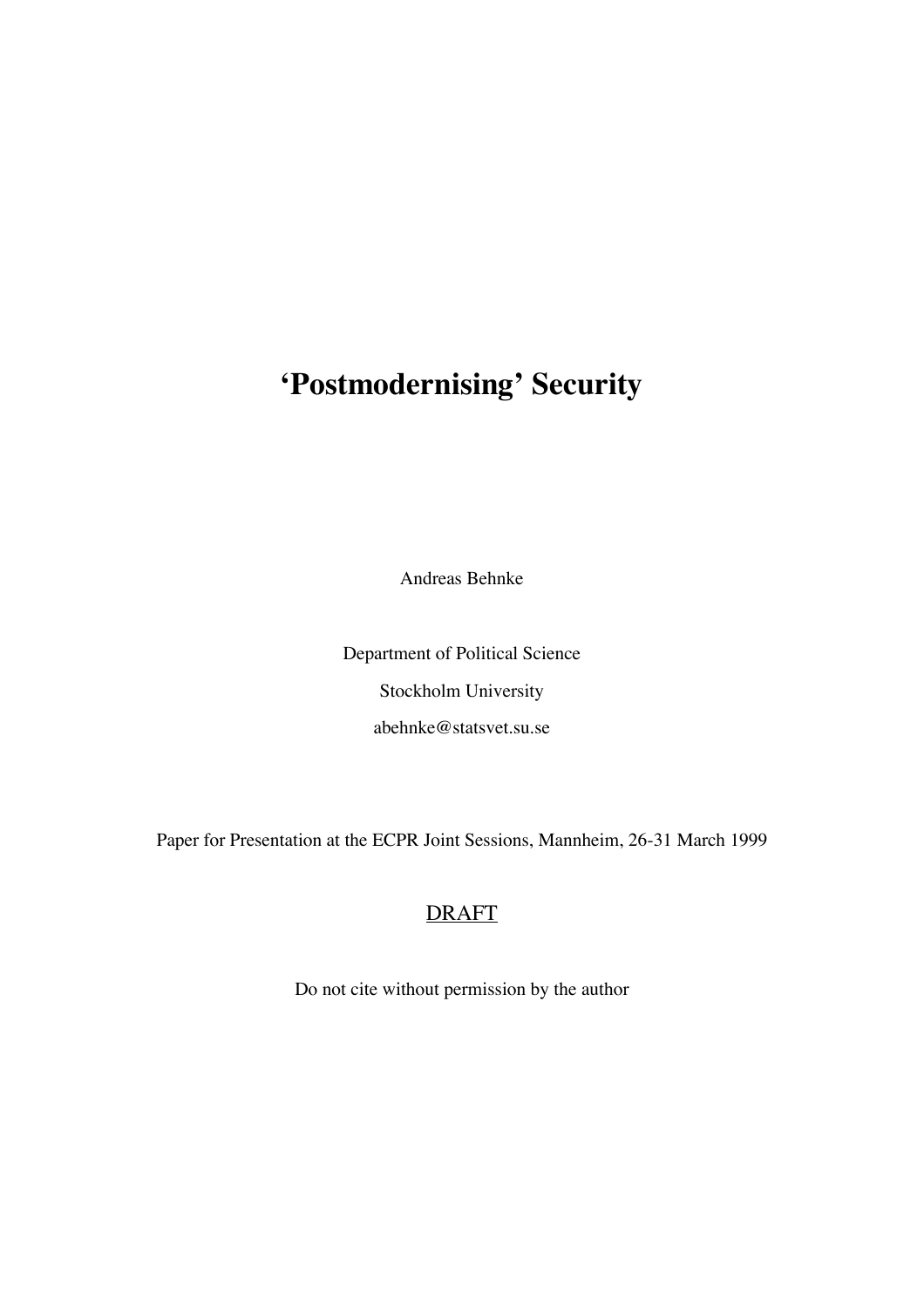#### **Introduction - The Renaissance of Security Studies**

Writing in 1991, Stephen Walt in a now famous article anticipated a 'Renaissance of Security Studies'. He was right about it, albeit for all the wrong reasons. His endorsement of the field was based on its allegedly firm foundations, theoretical convergence, policy relevance and the triumph of proper scholarship over ideological commitments within it. In order to safeguard this overall encouraging state of the art, Walt warns explicitly against the seduction of 'post-modern' approaches which could only lead the field astray 'into a prolix and self-indulgent discourse that is divorced from the real world' (Walt, 991:223).

Postmodernists (if we for the moment accept this denomination) would probably agree with Walt's admonishment that matters of war and peace are too important too be left to a discipline that conducts its 'research' in a world of mystery and imagination. The irony here, however, is that this equally well describes their attitude towards the empiricist/realist methodology upon which Walt predicates proper IR scholarship. As Krause and Williams have convincingly demonstrated, neorealist scholarship depends on a number of highly problematic (and consequently rarely discussed) epistemological and ontological assumptions (Krause and Williams, 1997). The simplistic affirmations of a research program dealing with the 'real world', which is obviously inhabited by pre-fabricated 'states' add up to, to paraphrase Walt, 'mostly mythology and not much theory'.

If there is indeed a renaissance in Security Studies, this is thanks to the proliferation of critical engagements with neorealism and its spin-offs. While realists continue to squeeze 'real world' events into the rigid structures of its 'parsimonious' theorizing,<sup>1</sup> 'Critical Security Studies' has developed into a theoretically sophisticated, and empirically rich, sub-discipline.

Within this newly emerging field, post modern approaches mark the most radical edge

<sup>&</sup>lt;sup>1</sup> Perhaps the best example of this is Barry Posen's attempt to account for disintegration of Yugoslavia in neorealist terms, see Posen (1993).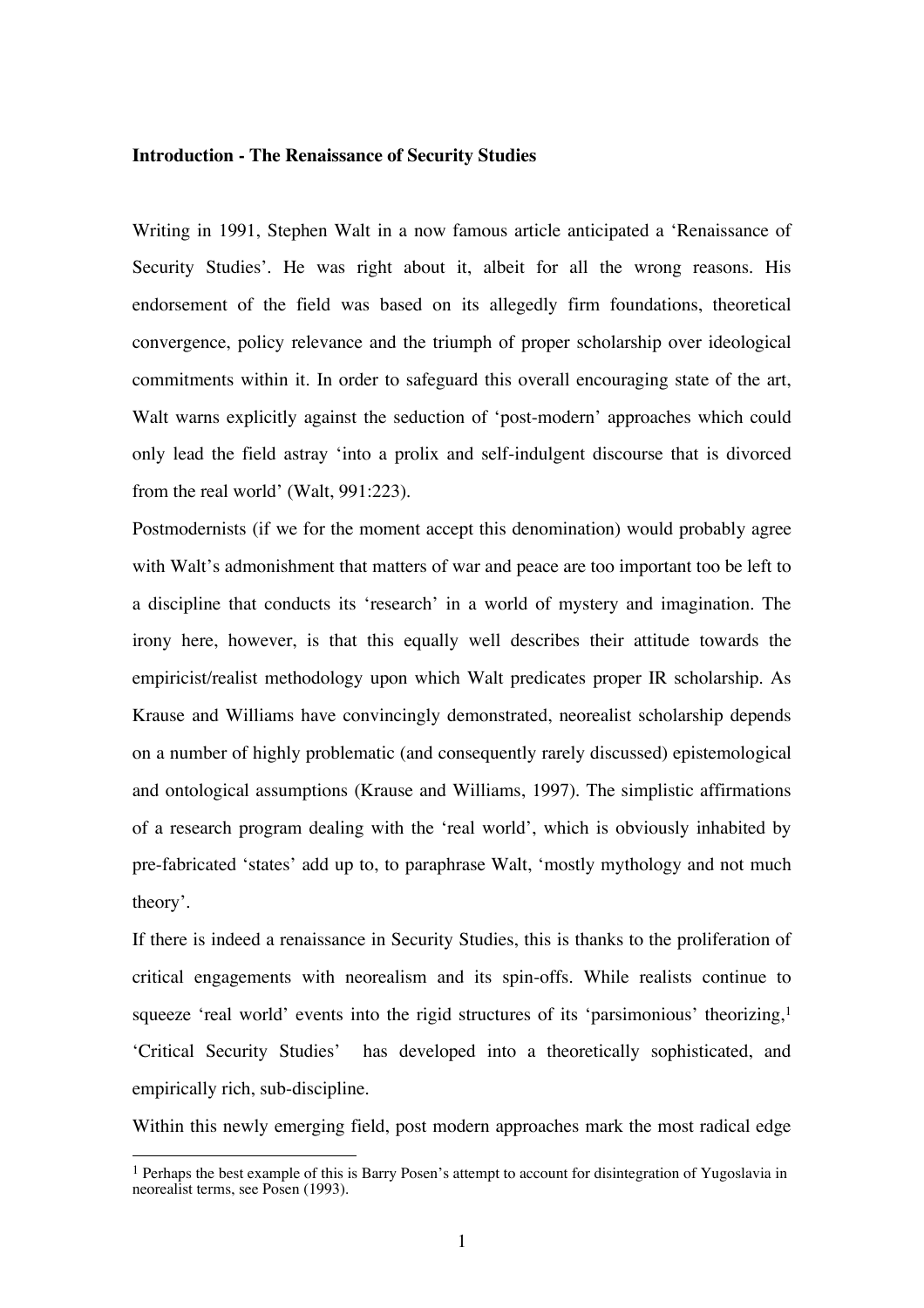and opposition to conventional approaches. In a more moderate fashion, Critical Security Studies contains also more modest challenges to neorealist theorizing such as demands to expand the concept of security to cover such matters as the environment or the economy. Other scholars have introduced the notions of intersubjectivity and social constructivism into the sub-discipline. Together, these developments have thoroughly undermined the neorealist hegemony in Security Studies and contributed to a more productive and fruitful discussion, a discussion which even appears now and then in the pages of the Security Studies central organ, *International Security*.

One should, however, emphasise, that the 'expansionist' and the 'constructivist' critiques remain ultimately limited ones, in that they share most of neorealism's (problematic) metatheoretical commitments. Thus, as Alex Wendt explicitly states, 'Constructivists ... are modernists who fully endorse the scientific project of falsifying theories against evidence' (Wendt, 1995:75).

As some scholars have observed, the most significant epistemological divide unites rationalists and modernist constructivists against post-modernists. Usually, the line is drawn in terms of the respective camp's attitude towards the decidability of scientific truth claims (Risse-Kappen in CSS, pp. 255-6; Adler, 1997). For the sake of this paper, I shall dramatise the dividing line as follows: whereas modernist scholars (including constructivists) conceptualise security as referring to a pre-existing entity and its enemies, post-modern scholars reverse this order, arguing that 'security' *produces* these entities. To be sure, this is a simplification bordering on caricature, yet it does capture the central issue relevant for the present essay.

In the next section I shall elaborate on this central topic within Critical Security Studies, setting off the more radical (postmodern) approach from the more moderate (modernist) one. The third section will deal with the question of how to interpret the relationship between security, sovereignty, and statehood. Carl Schmitt's work on the concept of the Political is at the centre of this part. Section four sets out to formulate a set of commitments based on postmodern reflections and findings, which could serve as the 'script' of a 'postmodern' security politics. The final section will attempt to answer the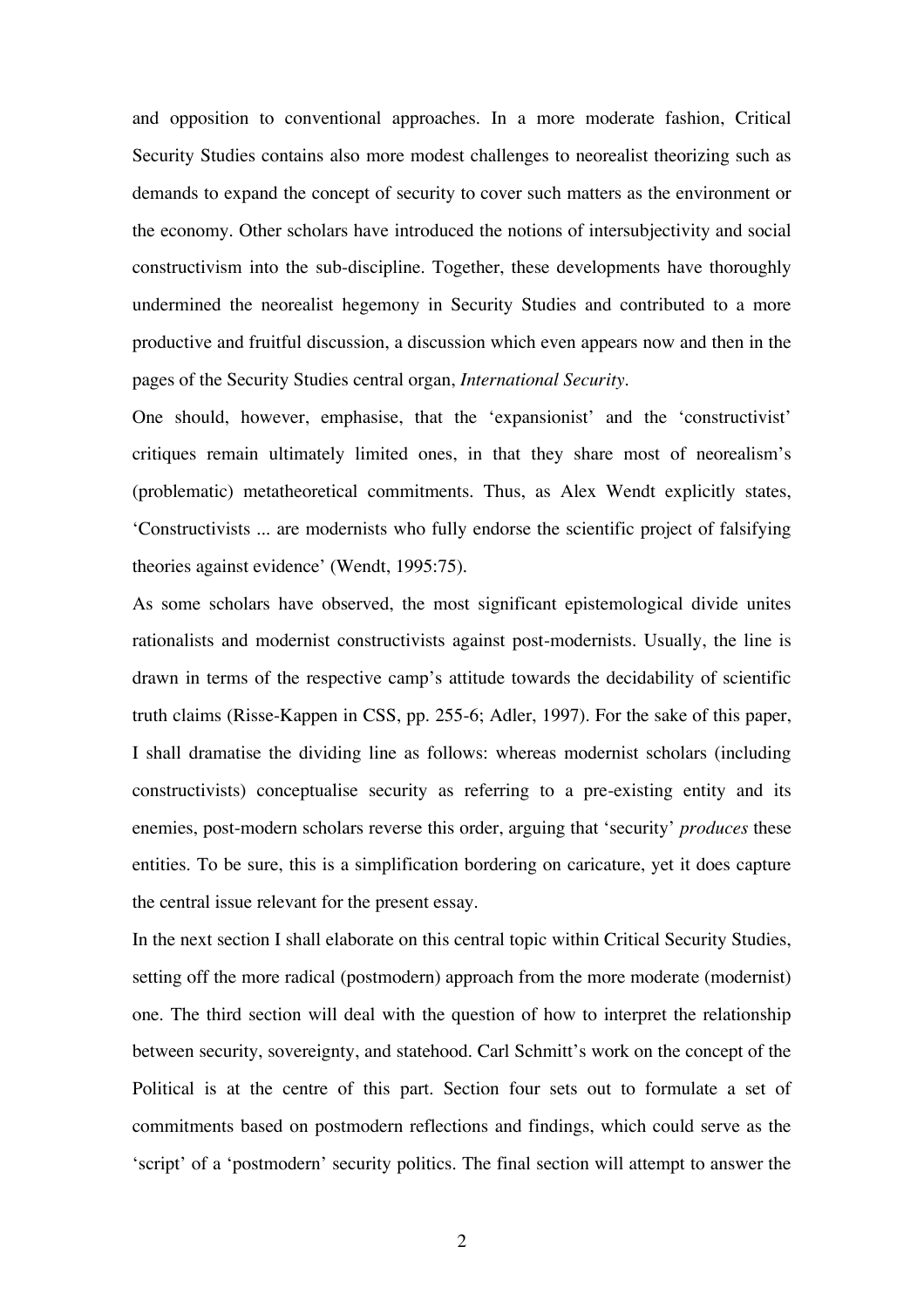perennial question usually launched against such contemplation: 'so what?'

## **Security, the Political and the State**

 $\overline{a}$ 

To redefine Security is to redefine the Political and hence the State.<sup>2</sup> This is so, because Security is the script according to which the Political is institutionalised (i.e., performed) in the State. To re-write Security thus effects changes within the structure and organisation of the entities it constitutes.

This productive role of Security vis-à-vis the State is something that eludes modernist theories of IR - and is at the centre of postmodern approaches. In the following, this claim will be further substantiated by focusing on the social constructivist 'statist' treatment of 'security'.

To argue that neorealism is 'statist' is hardly a new insight.<sup>3</sup> To argue the same about Social Constructivism is perhaps more contentious and requires further explanation.

For all its talk about the construction of social reality, this approach as formulated by Wendt, Adler, Risse-Kappen, and Wæver in fact emulates rationalist ontology by assuming the unproblematic existence of states.

Perhaps the clearest formulation in this respect is offered in Alexander Wendt's distinction between the social and the corporate identity of states.

*Corporate* identity refers to the intrinsic qualities that constitute actor individuality. For people this means the body and personal experience of consciousness; for organizations it means their constituent individuals and the shared beliefs and institutions in virtue of which those individuals can act as a "we" (Wendt, 1997:50-1; emphasis in original).

The corporate identity of states, Wendt continues, generates several basic interests or 'appetites' which can be paraphrased as

<sup>&</sup>lt;sup>2</sup> The concepts with capital letters are meant to relate to a generalised, abstract notion as opposed to the empirical reality of their instantiations.

 $3$  Even when attempting to describe the behaviour of other entities, such as civilisations (Huntington), or ethnic groups (Posen), neorealism assumes the prior existence of such entities and re-establishes the derivative nature of security.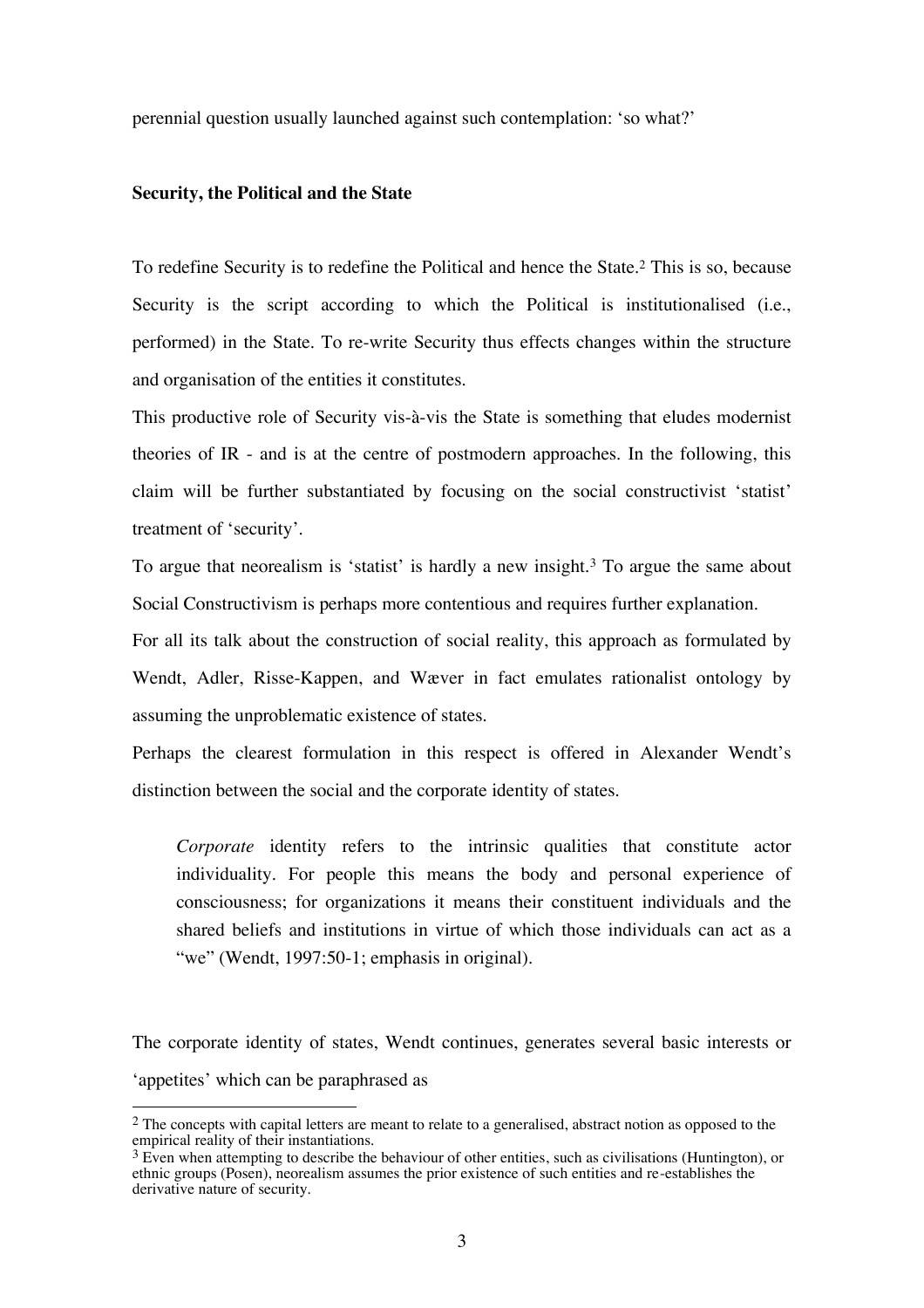- (1) physical security
- (2) ontological security through stable social identities
- (3) social recognition as an actor
- (4) development and welfare (Wendt, 1997:51)

Processes of social identity formation are based upon and reflect these pre-social characteristics. The constitution of statehood itself, the (re-)production of political spaces is therefore outside the conceptual and theoretical boundaries of this model (Cederman and Daase, 1998). Security is consequently about the maintenance and preservation of these pre-social entities. At its worst, states find themselves in a Hobbsean security structure characterized exclusively by the involved states' 'selfinterest'; at its best, states are able to 'construct' a 'collective identity' and become able to produce a 'positive identification with the welfare of another, such that the other is seen as the cognitive extension of the Self rather than as independent' (Wendt, 1997:52).

It is interesting to observe that 'sovereignty' becomes a factor in the 'transformation' of identities from egoistic to collective. Again in Wendt's words, 'to the extent that states successfully internalise sovereignty norms, they will be more respectful toward the territorial rights of others. (Wendt, 1992:414). States, in other words, predate sovereignty, and the latter becomes an intervening norm in the determination of states behaviour. Thus, while sovereignty is introduced into the debate, it is at the same time relegated to a secondary, derivative status. Statehood itself remains an unproblematised presence. Sovereignty can only 'transform understandings of security and power', after being 'internalised' by states, making them 'more respectful towards the territorial rights of others'. (Wendt, 1992:414).

Emanuel Adler's and Thomas Risse-Kappen's contribution to the Social Constructivist debate on security can be identified as a further specification of the conditions under which states find it able to 'construct' a collective rather than egoistic security structure. In both cases, the basic nature of states remains unaffected by processes of social

4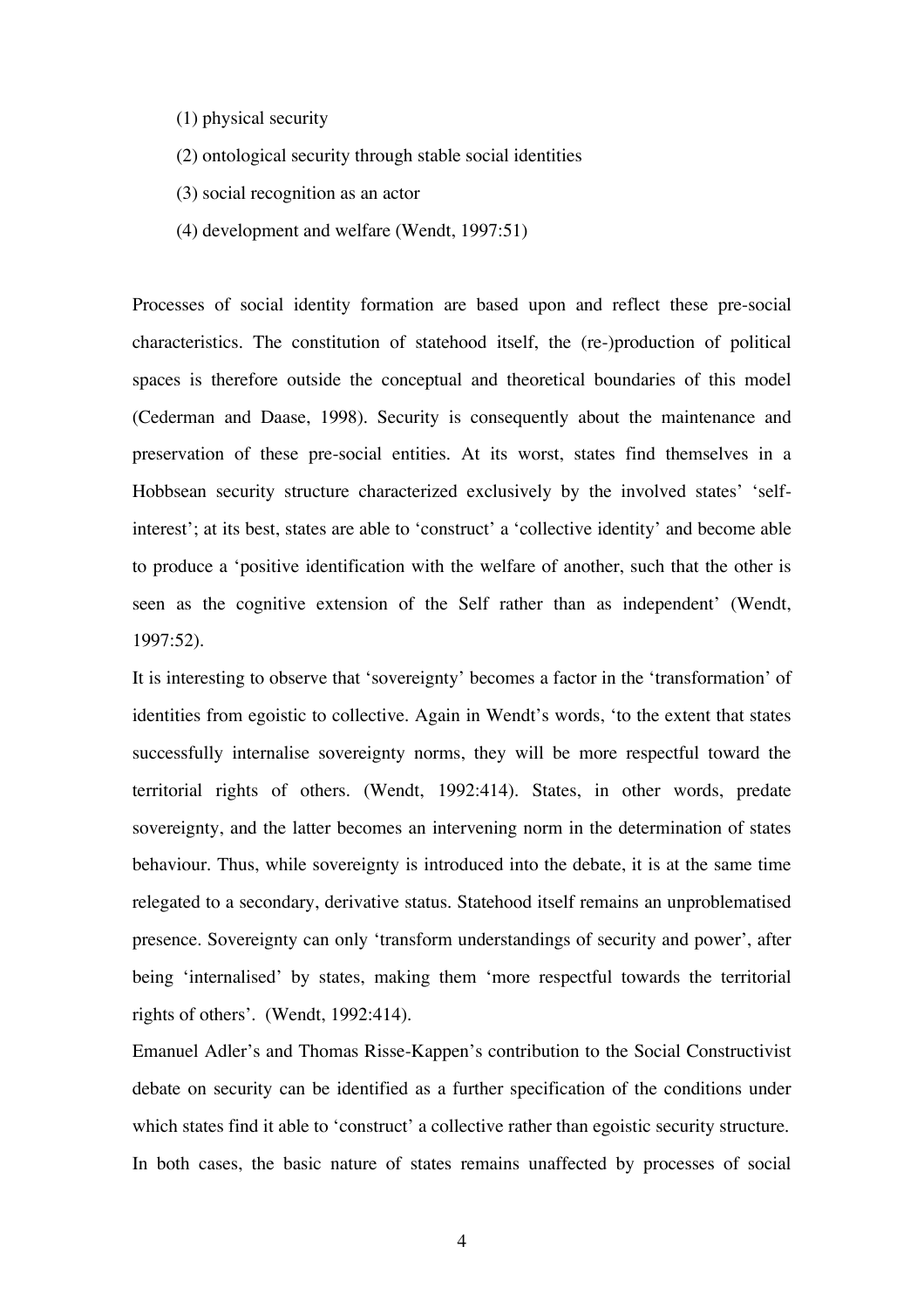construction. Moreover, whatever such processes take place presuppose and draw upon pre-social characteristics of states. More specifically, according to Adler, 'security communities' can only emerge among liberal democratic states. In it only these states that can have a 'shared practical knowledge of the peaceful resolution of conflicts' (Adler, 1997:257). Within 'totalitarian' communities 'where ideologies consecrate state goals and condone every possible means that can lead to the achievement of these goals' this knowledge and trust is absent, hence these states will most likely be unable to engage in a security relations beyond a Hobbsean state of nature.

In a similar fashion, Risse-Kappen accounts for the formation of a security community through the symbolic interaction of liberal states who take 'the values and norms governing the domestic political processes that shape the identities of their partners' as a signifier for their amicable orientations and intentions (Risse Kappen, 1996: 367). The social identities of the members of such a community are thus constructed out of the cognition of other member states' internal democratic or liberal identity. This identity itself, however, is localized within the corporate identity, since it antedates the encounter and social interaction of the community members. The social construction of identity is thus reduced to a process of cognising pre-given identities, to a parochial 'getting to know each other'. The 'West' as the relevant security community is, according to Risse-Kappen nothing more than the sum of liberal states, without any constitutive role of its own. NATO's fate at the end of the cold war is sealed simply by the persistence of liberal democracies in the West: as long as there are liberal states, there will be an Atlantic Alliance.

A security community thus only ratifies the pre-given identity of its member states. Processes of 'social construction' are hence neither social, nor about 'construction'.<sup>4</sup> They cannot be social in that they do not draw on social, i.e., intersubjectively shared cultural and political resources in order to establish identities. Nor do they construct anything beyond a proper understanding and acknowledgment of each member state's pre-social identity.

<sup>4</sup> For an elaboration of this argument see Behnke (1998b)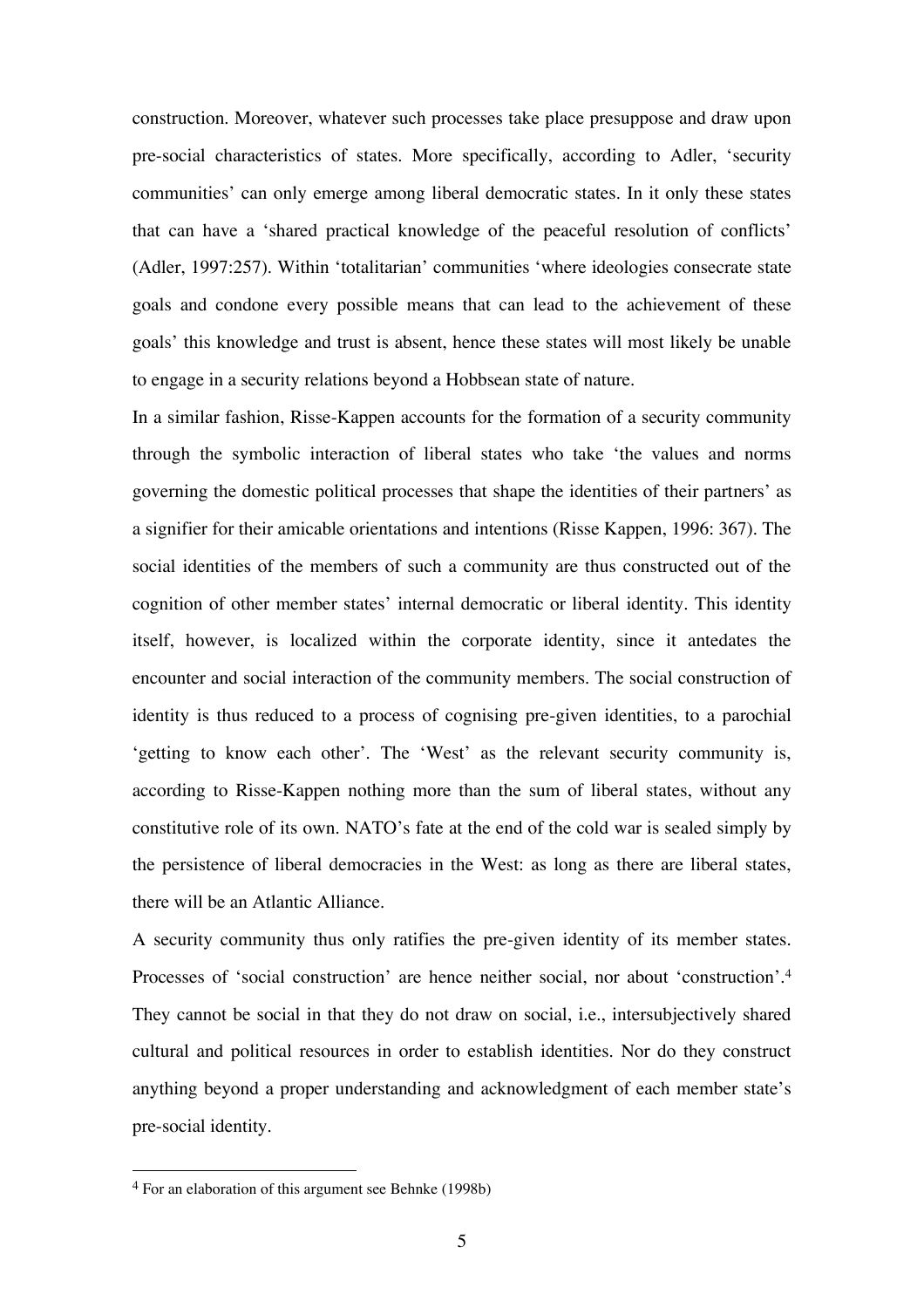Security as a political concern and process is concomitantly referred to the outside of such community. Insecurity as a political condition is only prevalent in the relations between non-democracies, and between democracies and non-democracies. Security politics as a means to mediate between identity and difference, as a way to establish the former through the designation of the latter is not part of this paradigm. Again, Risse-Kappen's discussion of the West illustrates this point best. For him, the West is a cultural entity without an outside. Since it is internally constructed, it owes nothing to the outside. This absence of any kind of recognition to the debt owed to difference by identity is also reflected in the assertion of the West's inherent boundlessness:

The end of the Cold War, then, not only does not terminate the Western community of values, it extends that community into Eastern Europe and, potentially, into even the successor states of the Soviet Union, creating a "pacific federation" of liberal democracies from Vladivostok to Berlin, San Francisco, and Tokyo (Risse-Kappen, 1996: 396).

At the end of this development stands a truly 'utopian' West, a space without a place, without boundaries that delineate and define its identity. Security ceases to be a concern, for within such community, the Political, that is, conflict and 'agony' have been abolished.

A final example of the relegation of security to a derivative and protective rather than productive concept is provided by the so-called Copenhagen School around Barry Buzan and Ole Wæver. Here the reification of the referent objects of security environmental, economic, societal, political 'sectors' - into pre-given entities is defended in an intellectually rather doubtful fashion (Buzan, Wæver, de Wilde, 1998).<sup>5</sup> The argument offered basically acknowledges the 'constructed' nature of the referent entities, yet continues by defending their reification into 'sedimented' and 'petrified', or 'thingish' objects. In other words, once 'constructed', entities can be ascertained, described, and analysed as 'relatively stabilised' referents of security (Buzan and

<sup>5</sup> Also, it remains ultimately unclear what these sectors are sectors *of*. The state itself as the most obvious choice is itself the referent of political security.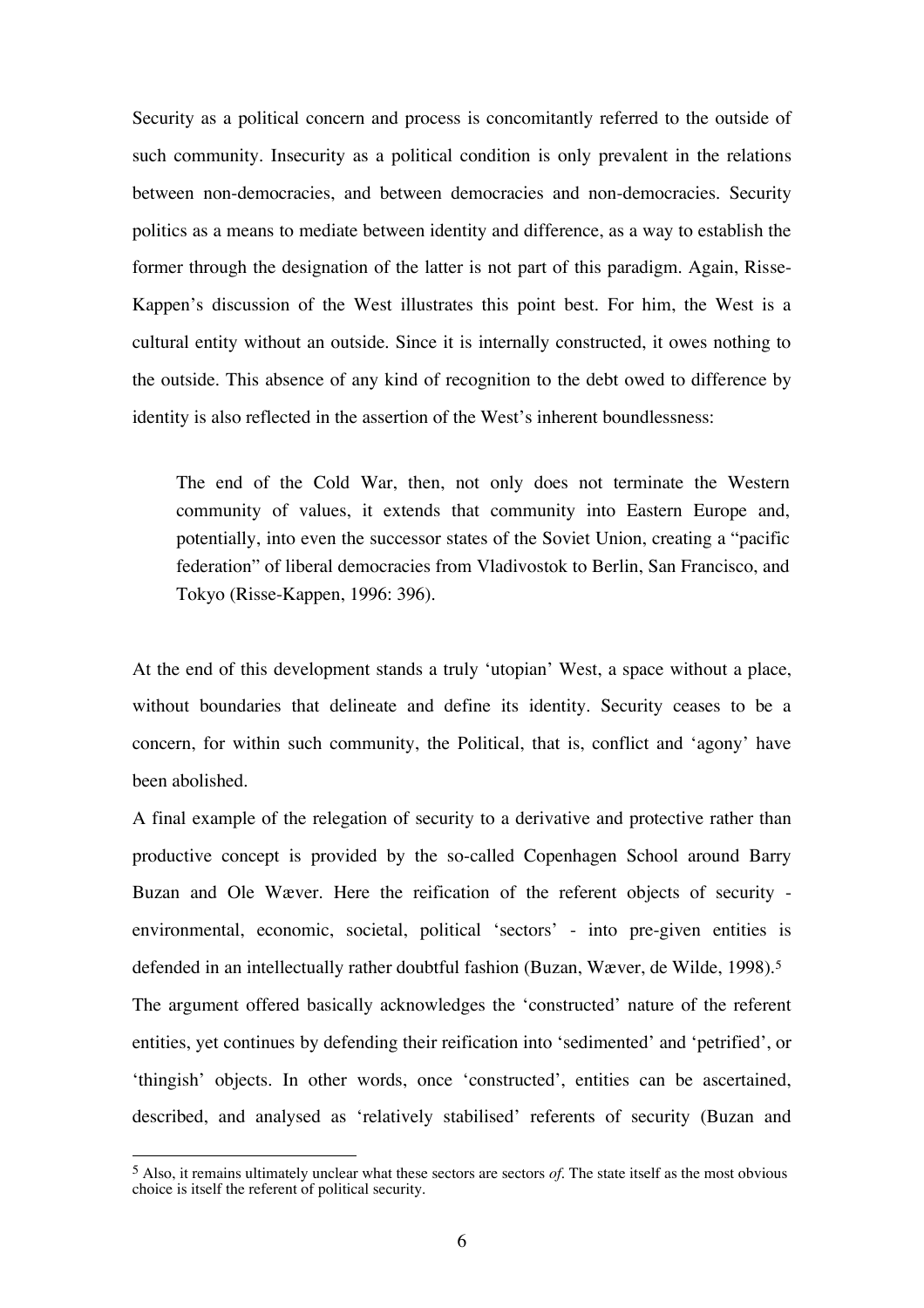Wæver, 1997:243).

The problem with this kind of argument is that it reduces the 'social construction' of reality to a mere window-dressing. Unless this very construction is addressed as a relevant process, any acknowledgment is an empty gesture.

The Buzan/Waever argument also illustrates a further problem inherent in the discourse on social construction, namely the misunderstanding of construction as a limited and period in time, rather than as a reiterative performance of discursive structures. To introduce metaphors of sedimentation, petrifaction, or 'thingishness' blinds Social Constructivism to the performative nature of social 'reality'.<sup>6</sup> As Jef Huysmans (1995) has argues, there is a tendency in this research programme to sanction and support the 'securitisation' of immigrants within host societies by unproblematically re-presenting them as aliens and potential threats, while remaining silent on the noxious processes through which this identity is actually *produced*.

To sum up: while Social Constructivism has presented itself as a major alternative to rationalist or realist theories of international politics it still reproduces a number of problematic ontological commitments to pre-given entities and identities. Within this framework, security appears as a derivative, and conservative force. It ratifies and sanctions homogenous and stabilised insides, while referring difference and contingency to the outside.

Postmodern notions of security reverse the order between security and the states (or the 'West', for that matter). Security is now conceived of as the process or performance through which these entities are established. Ironically enough, it did not take a postmodernist to drive this point home.

## **A Schmittean reading of Security - Sovereignty - State**

 $\overline{a}$ 

To refer to Carl Schmitt's work on 'The Concept of the Political' allows us to do two things. Firstly, we can establish the productive role of 'security' in relation to the state.

<sup>&</sup>lt;sup>6</sup> A similar problematic rendition can be found in Dessler (1989). For a good problematisation of constructivists notion of agency and structure, see Butler (1993).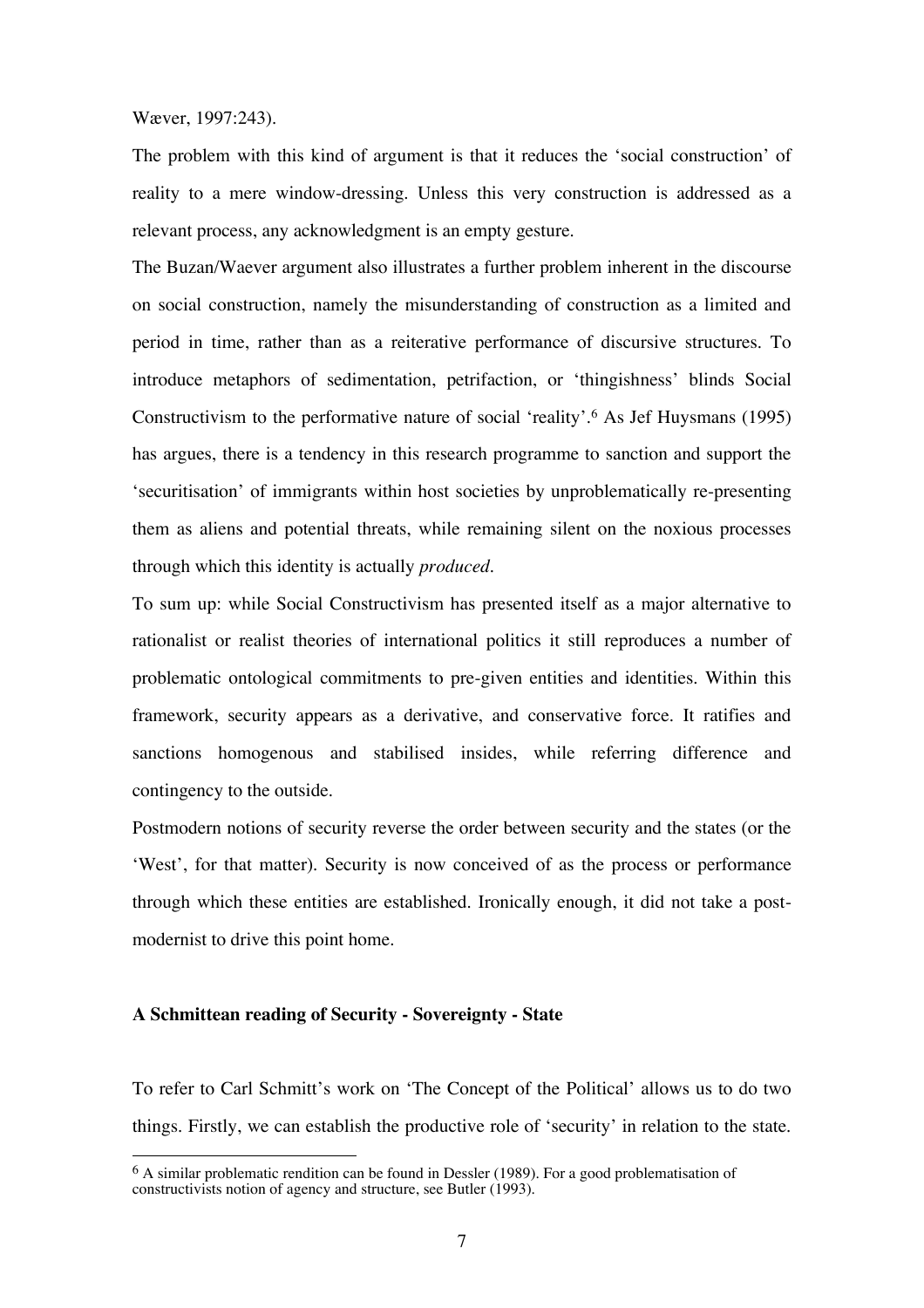Secondly, we can appreciate according to what script this production is performed in modern times and what problems this constitutes for postmodern politics.

For Schmitt, 'the concept of the state presupposes the concept of the Political' (1991:20). Statehood is a political phenomenon and product, and thus cannot be considered unproblematic. Which leads to the question about the nature of the Political. The answer Schmitt offers is as straightforward as its repercussions complex: 'the specifically political distinction on which political actions and purposes are based is the distinction between Friend and Enemy' (1991:26). Whereas morals deals in good and evil, aesthetics in beautiful and ugly, economics in costs and benefits, the space of politics is defined by the inclusion/exclusion of social communities. The distinction between Friend and Enemy is moreover independent of the other distinctions,

it can exist theoretically and empirically without referring to all those moral, aesthetic, economic, or other distinctions. The political Enemy does not have to be morally evil, he does not have to be aesthetically displeasing; he does not have to appear as an economic competitor, it might even be advantageous to engage in commerce with him (1991: 27).

At the end of the day, the Enemy is simply the Other, the alien, the outsider which defines the boundaries of 'our' community. Statehood is based on the definition and delineation of such community - a state is always a state *of* or *for* some community. Within the state politics as a 'secondary' or derived concept of the Political can take place: social politics, economic politics, education politics and so on (1991:30). Political order, in other words, is based on a violent decision about the distinction between Friend and Enemy, Inside $(r)$  and Outside $(r)$ . This decision, moreover is constantly reproduced in even the most mundane of political and administrative routines in as much as these practices involve and apply to the established community.

The Political is thus an inherently agonistic concept, constantly involving explicit or implicit decisions about the line between 'us' and them'. 'To view the state as the settled and orderly administration of territory, concerned with the organisation of its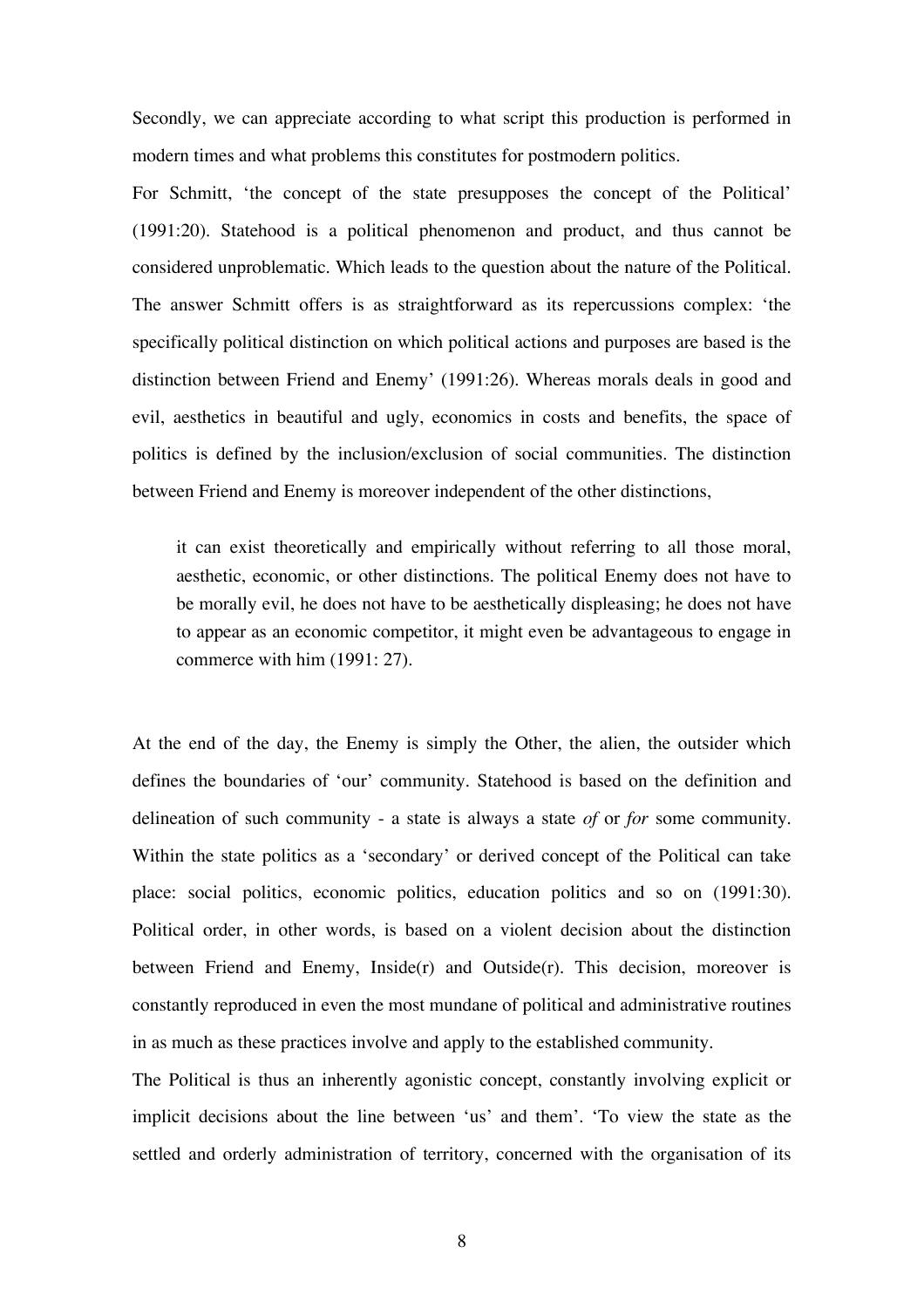affairs according to law, is to see only the stabilised results of conflict' (Hirst, 1987:17). A number of objections might be raised against Schmitt's definition of the Political. One might easily reject it as too aggressive and bellicose, or for reducing politics to a conflict to the death between political entities. In this 'realist' reading of Schmitt, we might surmise that states are caught up in an anarchical 'state of war', in which the absence of any kind of order pits states against each other in eternal antagonism. One might then point out that peaceful relationships between states are a reality, and that the peaceful nature of these relationships have been institutionalized within, for example, the European Union. This argument would point out that in some parts of the world the logic of enmity has been transcended, and while states still incorporate different identities, this difference can no longer be described in terms of hostility or conflict.

In a sense, this criticism makes both too much and too little out of Schmitt's definition of the Political. It makes too much out of it, since the friend-enemy distinction is not supposed to describe the empirical reality of states' relations. War between states appears as only the ultimate possibility in a broad spectrum of political choices and strategies. It defines a *Grenzbedingung*, a liminal condition against which international politics has to be conducted, but it does not determine the forms and modes of politics as such.

At the same time, the criticism makes in fact too little of Schmitt's distinction. Since it operates on the ontological rather than empirical level, it cannot be reduced to an enumeration of political relationships between states. Such relationships already presuppose the distinction between friend and enemy to be made. Peaceful negotiations between states consequently rest on a prior agreement about the distinction - and on an assumption that this distinction itself remains non-negotiable. Against the 'realist' reading, it is important to emphasise that in order to be a constitutive act, the distinguishing between friend and enemy constitutes an *agonistic* rather than antagonistic relationship. This distinction is crucial indeed. For Schmitt, the identification of the enemy, of another political entity, involves the recognition of equality between these entities. The other is not a foe, an adversary that has to be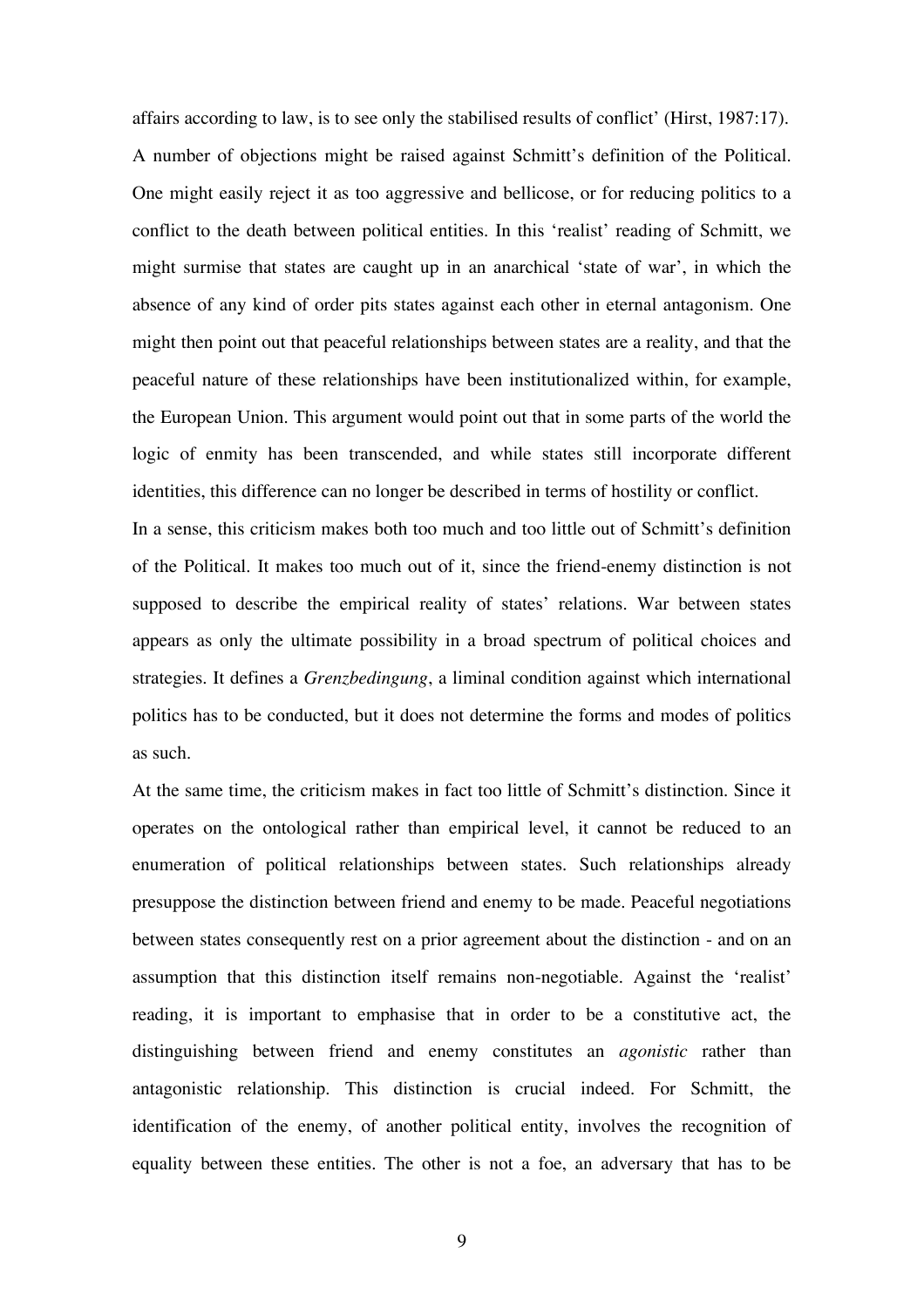conquered, converted, or annihilated. As an enemy, the other is recognized as an equal, and while war is always a possibility between enemies, this war is always 'circumscribed' (*eingehegt*), regulated, and part of an overall order. As such, the relationship should be considered agonistic, 'in which each opposes the other (and the other's presumptive beliefs) while respecting the adversary at another level' (Connolly, 1991:178) as an equal. This formalisation of enmity is exactly aimed against the antagonistic relationship of foes with its tendency to total, terminal conflict. In order to be Political, in order to constitute the 'units of the international system', the distinction between friend and enemy must establish order rather than chaos.

One might then suggest a re-formulation of the 'friend-enemy' distinction into a more neutral 'identity\difference' semantic structure, arguing that the individuation and constitution of political spaces can be accomplished by less bellicose mediations. Yet this in turn would, to my mind, underestimate the debt owed by national and transnational identities to discourses of enmity, danger and threat. The reason for this is not that we cannot imagine difference in any other way than threatening. Neighbours, collegues, and co-workers might very well define each other as different, yet without any reference to threat and danger. What is absent from the social spaces and localities they inhabit, however, is what defines and constitutes political space in the international system: sovereignty. In order to understand the role of authority and power in the negotiation of identity and difference in the international system, we need to recall that the drawing of the boundaries between inside and outside, and thus the establishment of a political space can never be referred to any anterior feature of nature or history. It is ultimately a contingent, indeed arbitrary act, never born out of necessity. As the work of Benedict Anderson, Eric Hobsbawm and others have demonstrated, the claim that a nation, or a particular identity of a people can serve as the legitimate reference for the 'nation-state' and its institutional practices is unwarranted. It would assume that the reality of a nation would precede a Schmittean decision and deny the role of power in the designation of identity and demarcation of space. Yet in the absence of any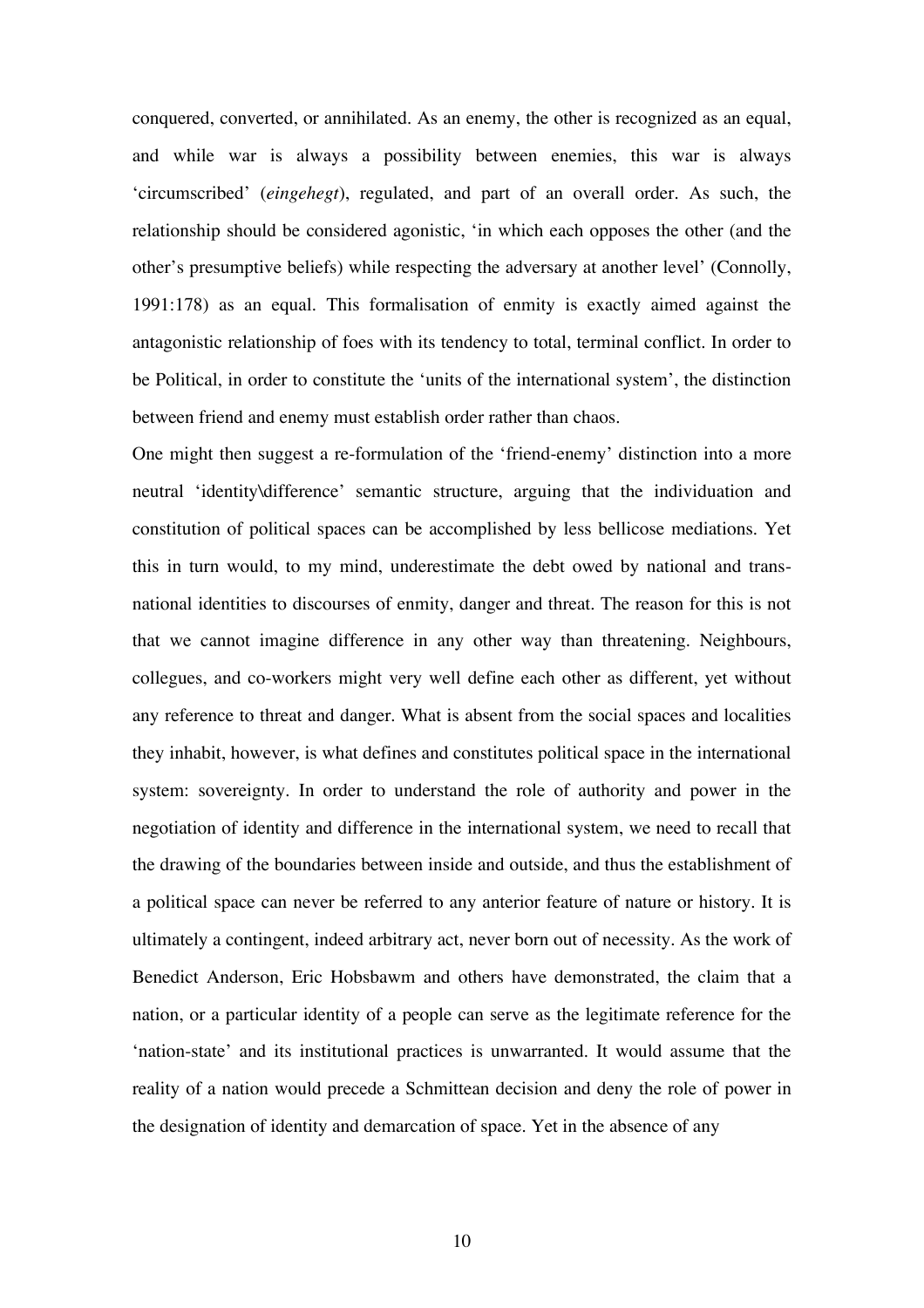natural or intrinsic identity, power is always inscribed in the relation an exclusive identity bears to the differences it constitutes. *If* there is always a discrepancy between the identities a society makes available and that in human being which exceeds, resists, or denies those possibilities, then the claim to a true identity is perpetually plagued by the shadow of the other it constitutes (Connolly, 1991:66).

If identities are always the product of ultimately arbitrary choices, they can be contested, denied and rejected. Alternative modes of identities, alternative framing of spaces can be offered, denying the truth claim by any one authorized version. Yet to the *sovereign* gaze, this contest of identities is unacceptable. For only if the identity authorized from a sovereign position remains undisputed can it remain sovereign. Any 'attempt to pluralise and politicise identities militates against achievement of the highest good' (Connolly, 1991:66). In order for the sovereign position to 'secure itself as intrinsically good, coherent, complete or rational and in order to protect itself from the other that would unravel its self-certainty and capacity for collective mobilization if it established its legitimacy', the very mode of being different is a threat, an enemy to sovereignty (Connolly, 1991:65-6).

In a system in which universalist claims meet in a pluralist setting, in which absolute claims are decided by the relativity of power, difference is thus driven into enmity. For a state to compromise on its identity would mean its death. To contest a political identity is thus a declaration of war - Yugoslavia being only the most violent case in point. Schmitt's definition of the Political and its intrinsic relationship with sovereignty thus describes an inherent tension in the international system between the plurality of political orders and the universality of their respective truth-claims.<sup>7</sup>

What should become clear from the above is that 'Security' is more than a goal or a 'policy' of pre-established states versus pre-established threats. 'Security' is, first of all about the very designation and delineation of the state and, therefore, its enemies. 'Security', in other words, produces the state as an institutionalised community in

 $<sup>7</sup>$  The 'spill-over' of the latter into the international arena is problematised by Schmitt in terms of</sup> 'discriminatory concepts of war', see Schmitt (1988 [1938]).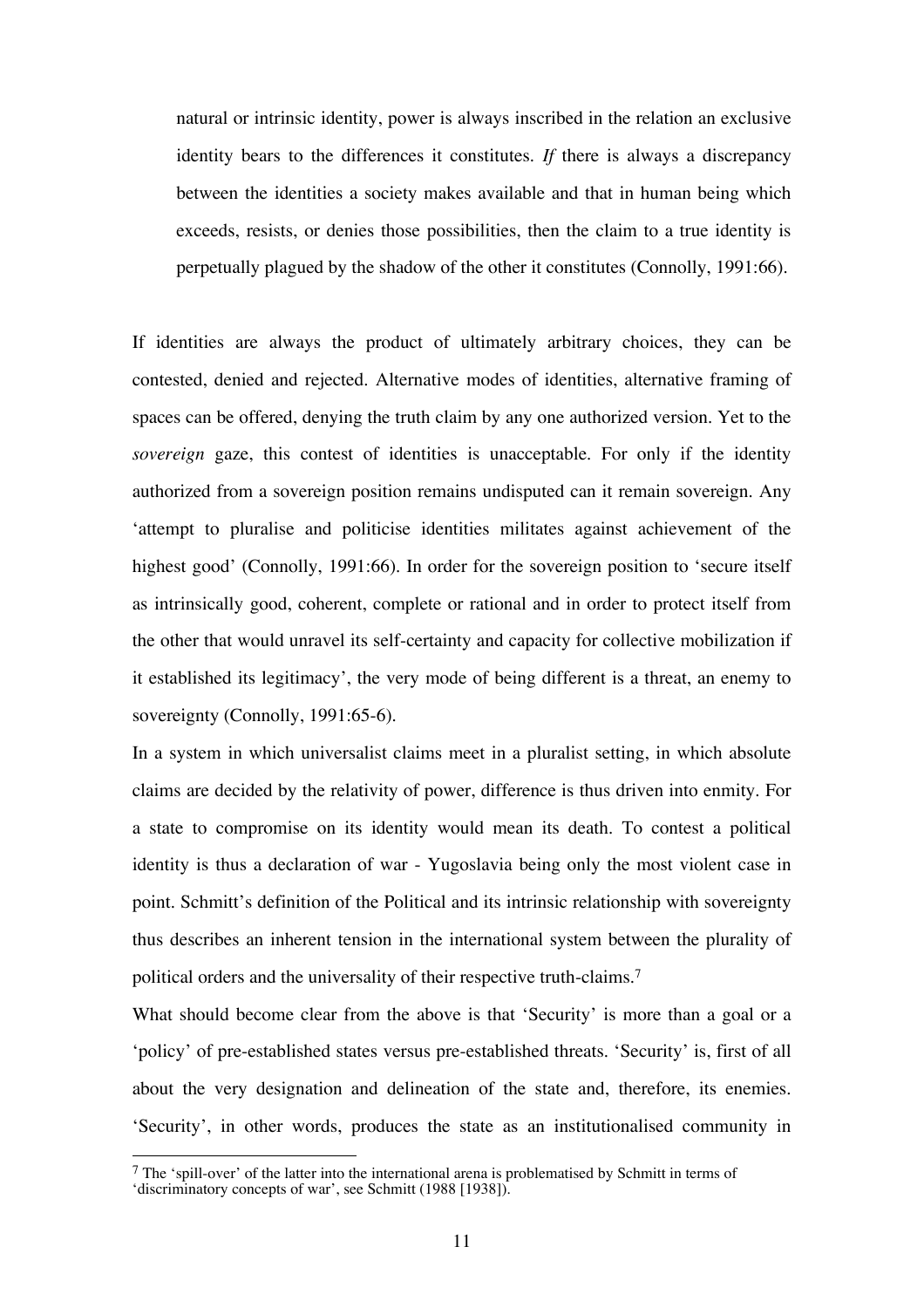opposition to other states. Security politics are thus not simply about the protection of ontologically unproblematic entities, rather, we should think of them as the reiterative performance of statehood (Weber, 1998).

Secondly, we can begin to understand the particular modernist 'ontotheology' that is effective in the script for this performance. In James Der Derian's words,

We have inherited an *ontotheology* of security, that is, an *a priori* argument that proves the existence and necessity of only one form of security because there currently happens to be a widespread, metaphysical belief in it' (Der Derian, 1995:25).

Der Derian continues by tracing this ontotheology to a central commitment within Western philosophy - the notion of a 'centre' as a 'site from which the forces of authority, order, and identity philosophically defined and physically kept at bay anarchy, chaos, and difference' (1995:25).

Within modern Western political theory, sovereignty has been the central concept through which this centre is established and recognised. Schmitt's deliberations about the concept of the Political are topical here because they allow is to appreciate the internal relationships between security, sovereignty, and the state. Firstly, as noted above, 'security' as the set of practices that mediates between 'friend' and 'enemy' becomes constitutive and performative in the production of statehood. Moreover, in modern political theory, this distinction is the very one that is established by, and establishes, sovereignty. In Schmitt's words, 'sovereign is he who decides on the exception. Only this definition can do justice to sovereignty as a liminal concept (Grenzbegriff)' (Schmitt, 1996 [1922]: 13).<sup>8</sup> The political decision itself cannot be politicised, that is, it cannot be negotiated and made subject to the play of power and interest. Politics has to accept this decision as a constitutive truth. It can only enact and reproduce it. Sovereignty thus bestows a shell-like nature to statehood: within we find those who belong in this place, outside we find those who cannot be allowed in.

<sup>8</sup> See also Schmitt (1991 [1932]: 27), '[Only the directly involved] can *decide*, whether the Otherness of the stranger entails the negation of their own existence' (emphasis added).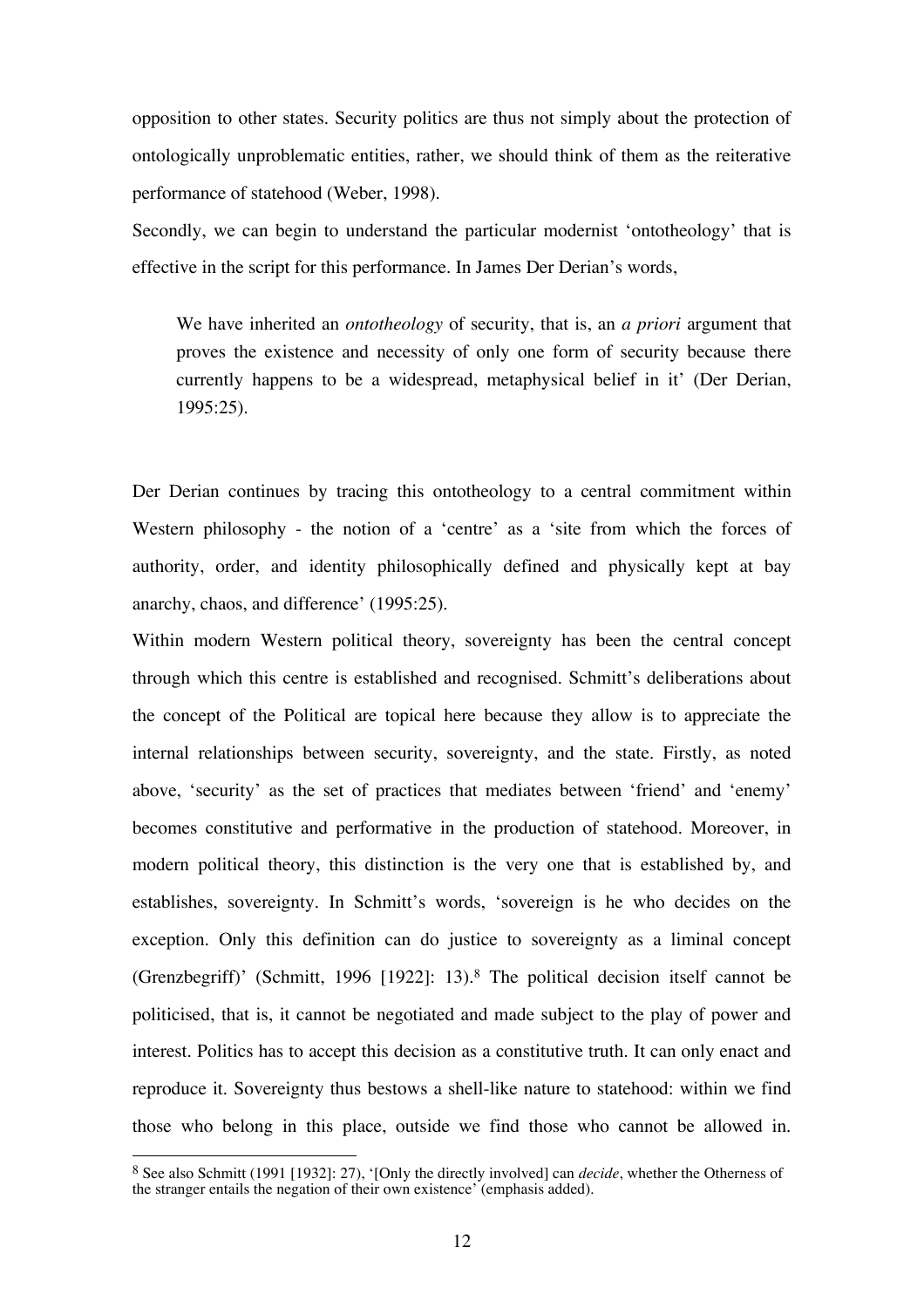Outsiders on the inside are consequently guests at best, *Gastarbeiter* perhaps, or strangers whose status is by definition tenuous and contingent. The are 'displaced' persons, dwelling outside their designated areas, undermining the Political decision upon which sovereignty rests (Bauman, 1991, 53-74). As outsiders, they cannot be part of 'our' community, yet as insiders, as participants in our lives, they do not pose the existential threat to our being that we find beyond our political and conceptual borders. Modern security politics are predicated upon the possibility of drawing the line between inside and outside, friend and enemy in an unambiguous fashion. Or, perhaps more to the point, they authorise the policing of this line in order to eradicate any ambivalence

that the decision about friend and enemy might engender. As such, they are part and parcel of the modern political project. As Bauman writes, 'the typical modern practice, the substance of modern politics, of modern intellect, of modern life, is the effort to exterminate ambivalence' (Bauman, 1991:7). Consequently, the inside, the community of 'friends' in Schmitt's terms, has to be made homogenous and secured in this fashion, so as not to allow the outside, the enemy, Otherness, to disintegrate it. 'The political unity must, if necessary, demand the sacrifice of life'[1932]: 70).

So much for the modern conceptions of security, the Political, and statehood. If the above sounds somewhat overdrawn and hyperbolised, this indicates, I would argue, that our *Lebenswelt* increasingly reflects the inadequacy and problematic nature of traditional Western security ontotheology. Strangers are all around us, transversal flows of people, commodities, information and services abound, globalisation is transcending political and conceptual boundaries. The world, in other words, has become a 'strange' place, with elements from different cultures and settings available in most parts of it.

Yet this does not mean that the modern ontotheology of security has vanished. Quite to the contrary I would contend that most of contemporary national and international security policies are still based on such a desire for a stable centre, that in other words the current prevalence of ambiguity causes a fundamental problem for Western strategic imagination. As a number of critical studies of security political discourses have demonstrated, security is still understood as the preservation and stabilization of

13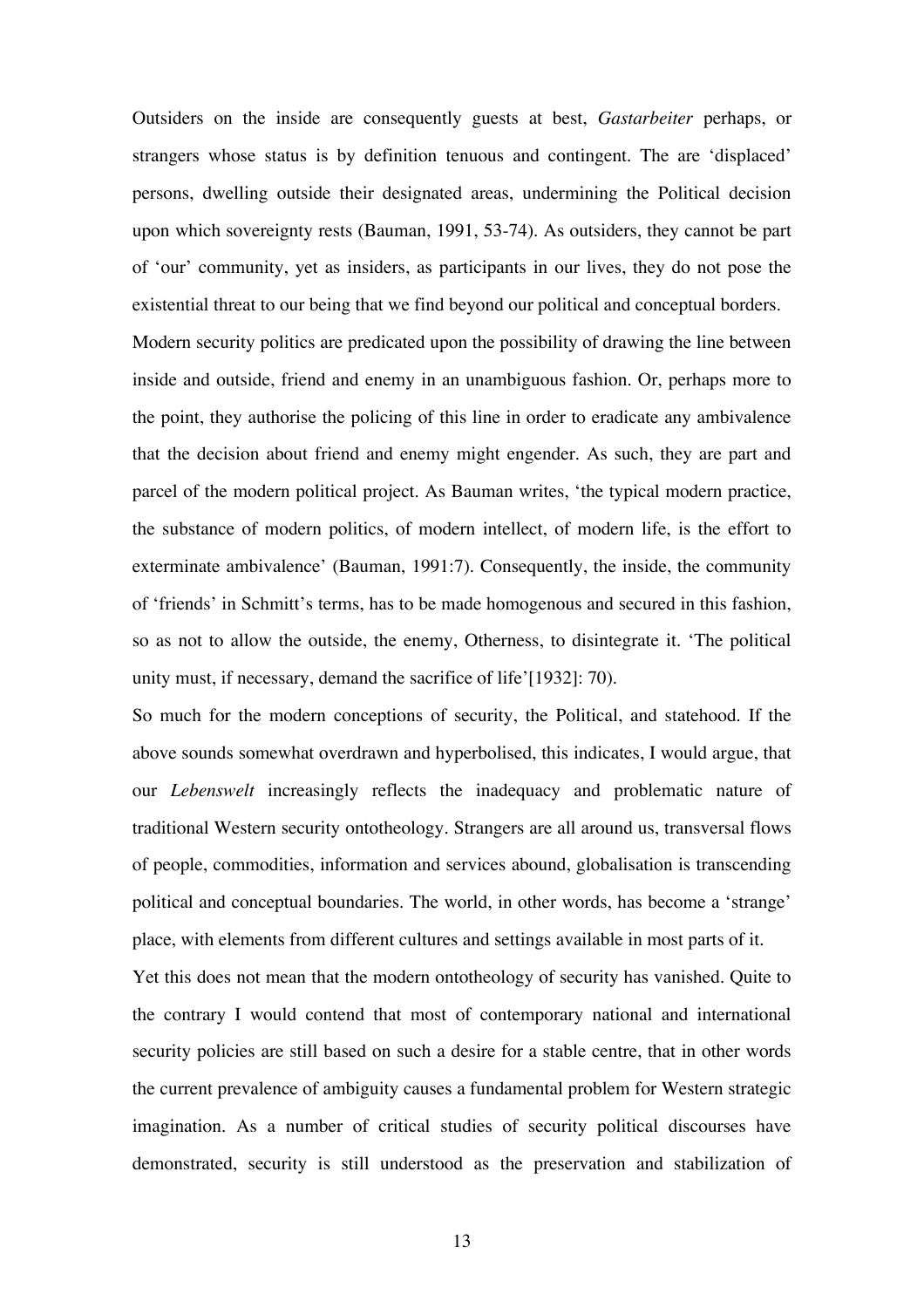boundaries and identities through the identification of Otherness as (external) threat and danger (e.g., Behnke, 1998, Campbell, 1998; Neumann, 1999, Weldes and Saco, 1996) Perhaps the best way to illustrate the current predicament of Western security thinking is by reviewing the diagnosis offered by its most eminent representatives. Faced with a world increasingly out of sync with their valuations, the current situation becomes a dramatic pathology of international politics.

## **Post-modernity as Pathology - Huntington's mapping of nations and civilizations**

On page 205 in Samuel Huntington's notorious 'Clash of Civilisations' we find a map of the United States, depicting the predicted 'ethnic' identity of the US population in the year 2020. According to this map, there will be a significant increase in the number of 'non-White', Black, Asian, Native American and Hispanic population in the States, turning it into a patch-work of identities, cultures and communities. Whether or not the numbers anticipate the future correctly is less relevant here than the general gist of this map: it depicts the 'post-modernisation' of American society and the proliferation of heterodox articulations of identity and cultural affiliation.<sup>9</sup> What has become virtually impossible is the performance of one hegemonic, dominant national identity and the resulting externalisation of alterity. The USA will be - and to a large extent already is populated by 'strangers', by 'displaced persons'.

For Huntington this is a problem. What is at stake in these developments is 'whether ... America will become [a] cleft societ[y] encompassing two distinct and largely separate communities from two different civilisations, which in turn depends on the numbers of immigrants and the extent to which they are assimilated into the Western cultures prevailing in Europe and America' (Huntington, 1996:204). What is at stake, in other words, is the authoritative articulation of national identity, interest, and policy. A cleft country is a weak country, unable to muster the necessary purpose and power to defend

 $9$  See also, Schlesinger (1992). Needless to say, this is not an American phenomenon exclusively. For the developments in Germany - a country notorious for its constitutionalised pretense of national homogeneity, see Böhm (1999).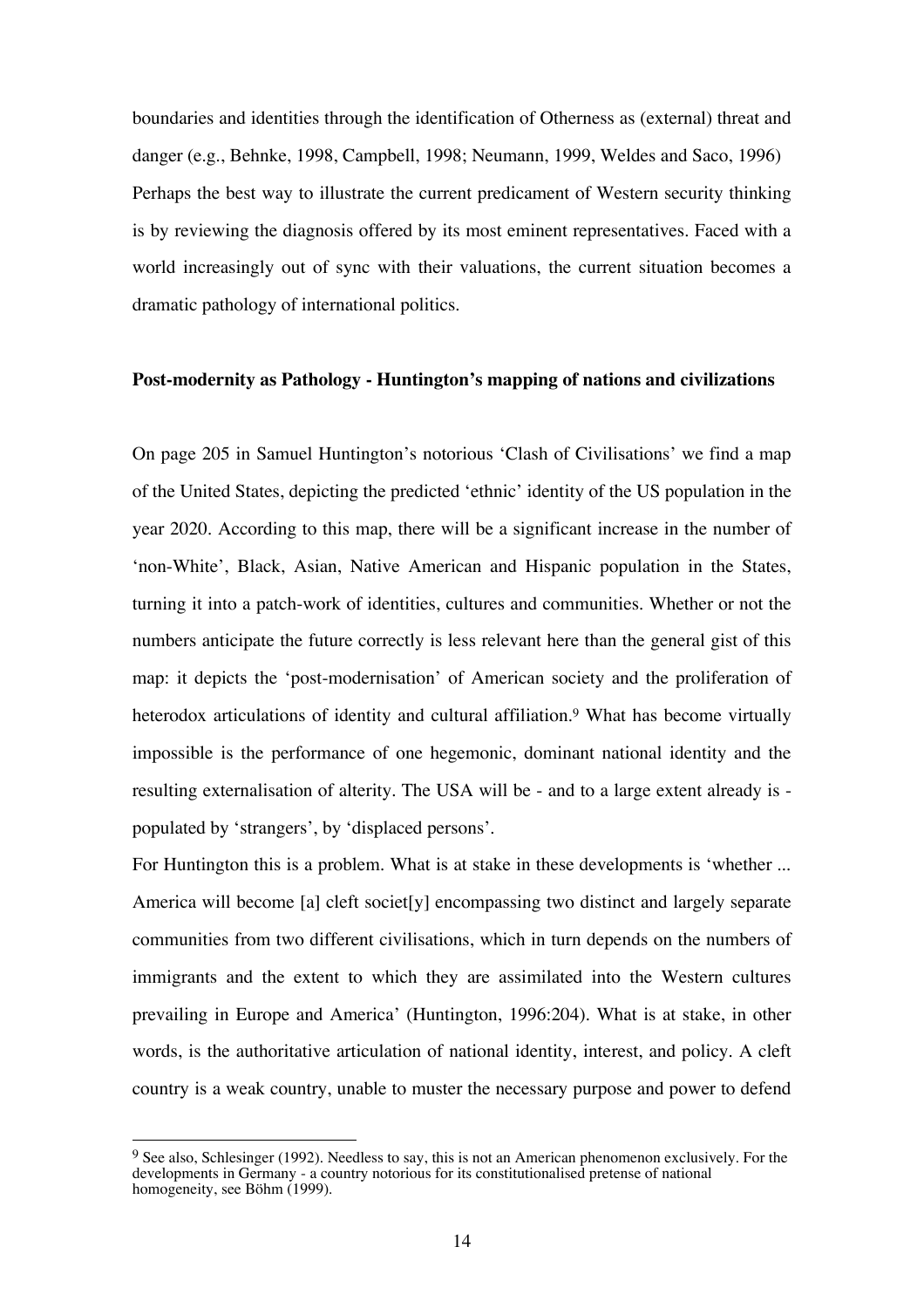its political and cultural integrity within the clash of civilisations.

Huntington's exposé is modestly innovative in so far as he applies the modern ontotheology of security not to the nation-state, but to 'civilisation', that is, clusters of states which share certain norms, values, and institutions. Consequently, his ultimate concern is about the perseverance of the West as a unique, unified and powerful civilisation. Thus the concern about the presence of Otherness in the USA (and in other, European, countries) translates into a concern about the viability of Western civilisation as a whole. 'Multiculturalism' as a way to come to terms with the presence of heterodox articulations of identity is dismissed as an 'onslaught from a small but influential number of intellectuals and publicists' against the core of Western civilisation (Huntington, 1996:305). The survival of the West will depend to a large extent on its ability to fend off such subversive tendencies and to preserve its traditional identity against the proliferation of Otherness.

The 'post-modernisation' of Western societies constitutes thus a major concern for traditional security thinking. In a sense, it has to admit failure: the enemy is already inside, disguised as a 'stranger', undermining our social and political cohesion. This diagnosis of course leads to the question of how to respond to this crisis. Depending on our philosophical inclinations, three answers are possible: to re-subject security to a Schmittean concept of the Political and thus to cleanse the contaminated space of aliens and strangers to the largest extent possible, to forsake the notion of security and argue for the 'desecuritisation' of the Political, or to 'post-modernise' security. After a brief review of the two former strategies, this paper will argue for the third.

#### **Securing Security**

If we are to insist on a Schmittean solution to political order, if we are, in other words, to insist on the sovereign decision between friend and enemy, then security needs to be secured. This is of course one of the purposes of Walt's article and his admonishments against expanding the concept of security into new areas and against giving in to the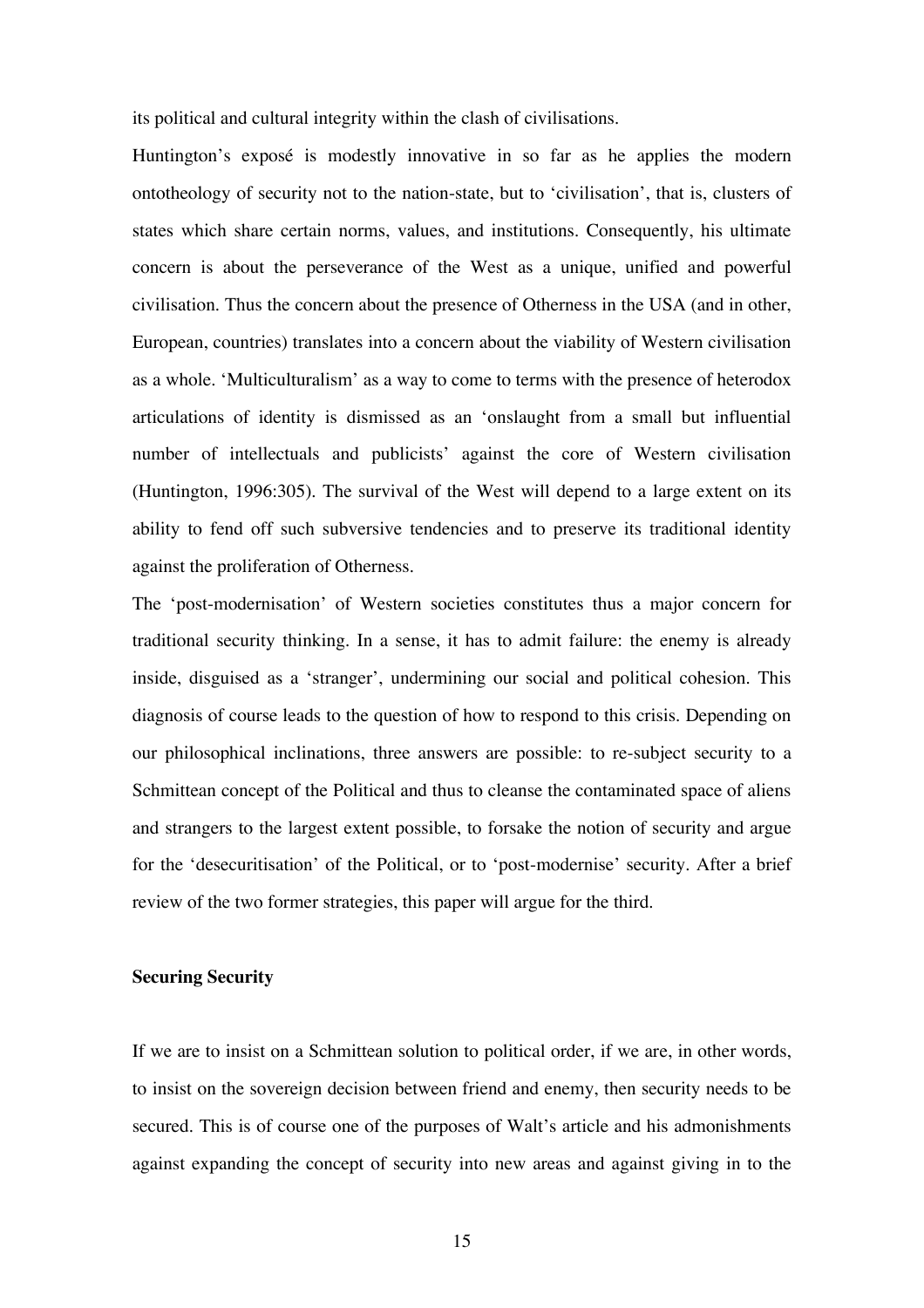temptations of postmodern prolixity. Indeed, Walt's aversion to postmodern approaches can be read as a rejection of the proliferation of voices and loyalties that transgress the sovereign boundaries of the Political, both in theory and in practice. Against this proliferation of ambiguity, discipline has to be re-established in order to salvage mastery over the political realm. As Krause and Williams formulate it, 'The security of the discipline, in this view, is made into an element - perhaps even a prerequisite - of security itself!' (Krause and Williams, 1997a:ix). Two sets of commitments are brought in by Walt in order to discipline the discipline, one an ontological commitment, the other epistemological. 'Security studies' he writes, 'assumes that conflict *between* states is always a possibility and that the use of military force has far-reaching effects on states and societies' (Walt, 1991:212; emphasis added); anarchy remains of enduring importance as a constraint on state behaviour (Walt, 1991:219). This, according to Walt, is what the world of international politics looks like. Postmodern approaches. he adds, simply fail to see this, since they are 'divorced from the real world' (Walt, 1991:223). Proper knowledge about the cold, hard, realities of national security can only be obtained by remaining within the conceptual and theoretical boundaries of realist Security studies. There is not enough space here to demolish the exceedingly heroic epistemological claims that Walt submits, moreover, this has been convincingly done by other authors (Krause and Williams, 1997b). What is more important here is the way in which Walt restores the internal relations between security, sovereignty and statehood. For the 'objective' knowledge supposedly produced by Security Studies is to be submitted to the sovereign as a means to facilitate his political agency.

In general ... the research program of security studies is usually informed by debates over central policy problems and tends to address phenomena that can be controlled by national leaders. As a result, scholarship tends to concentrate on *manipulable variables*, on relationships that can be altered by deliberate acts of policy. Given that military power is the central focus of the field and is subject to political control, this tendency is appropriate (Walt, 1991:212).

Security Studies in the Waltian fashion is thus part and parcel of the effectiveness of the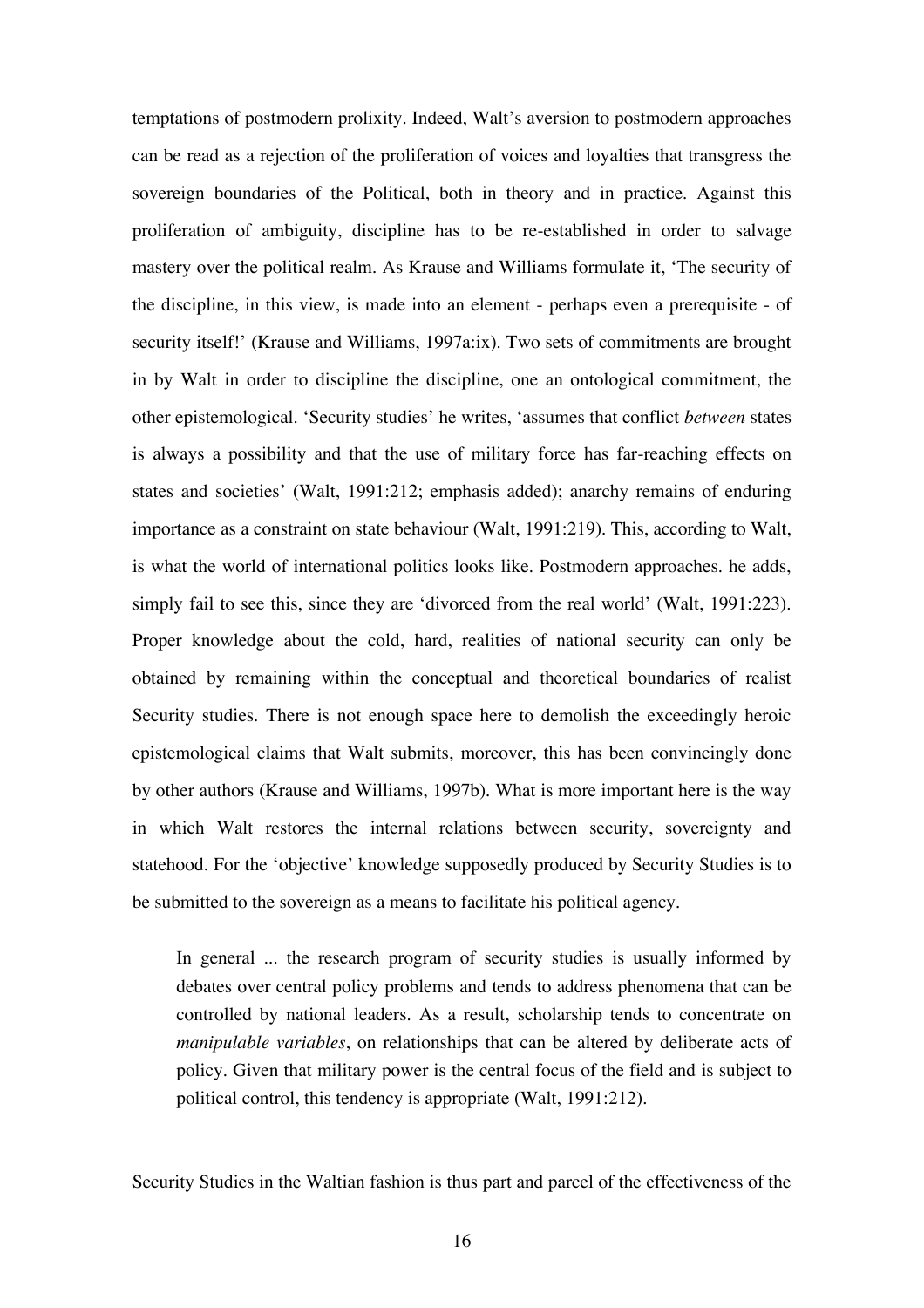sovereign policing of the boundary that establishes political order/statehood. The silencing of postmodern voices within the boundaries of the discipline is thus translated into the silencing of the strangers within the boundaries of the states. For by two simple sleights of hand - the reaffirmation of order versus anarchy, and the commitment to epistemic realism - Walt eliminates the carriers of ambiguity and displacement from the realist world picture, thus reasserting the Schmittean decision as the basis for modernist security. 'The neorealist vision of security effectively makes it synonymous with citizenship. Security comes from being a citizen, and insecurity from citizens of other states' (Krause and Williams, 1997b:43). Security, in Schmittean terms, only applies to the friends, the member of a (national) community, strangers cannot claim the same protection.

Now, as long as we can safely assume that each state is indeed only inhabited by its own citizens, as long as we could believe that the stranger is only the rare exception, this might be an acceptable way to conceptualise security. In post-modern times, however, in which transversal flows of people, culture, information and commodities proliferate, this notion of security becomes problematic. Indeed, it becomes paradoxical, for the pursuit of security renders people insecure. To pursue modernist security in postmodern times subjects an increasing number of people to an existential insecurity . Perhaps the most dramatic illustration of the insecurity produced by the pursuit of national security is Bosnia, where the Muslim population, re-defined as the 'stranger' by Serbian authority, was 'ethnically cleansed'. The point here is not to claim that such treatment is unavoidable, rather that it is well within the logic of modernist politics and security. In a less noxious fashion, the status of the *Gastarbeiter* population in Germany remains a topical problem, as, in a related matter, does the status of Turkey in/versus Europe (Buzan and Diez, 1999).<sup>10</sup> Finally, Western representations of Bosnia are more often than not dominated by an identification of Muslim culture as something external and alien to Europe - thus effectively silencing the cultural articulation of some ten

<sup>&</sup>lt;sup>10</sup> The latter example also indicates that this modernist Schmittean security script is not confined to the nation-states as the exclusive political community. It illustrates how the West as a 'civilisation' is indebted to it as well. On the relationship between the West, security and modernity, see Dillon (1996).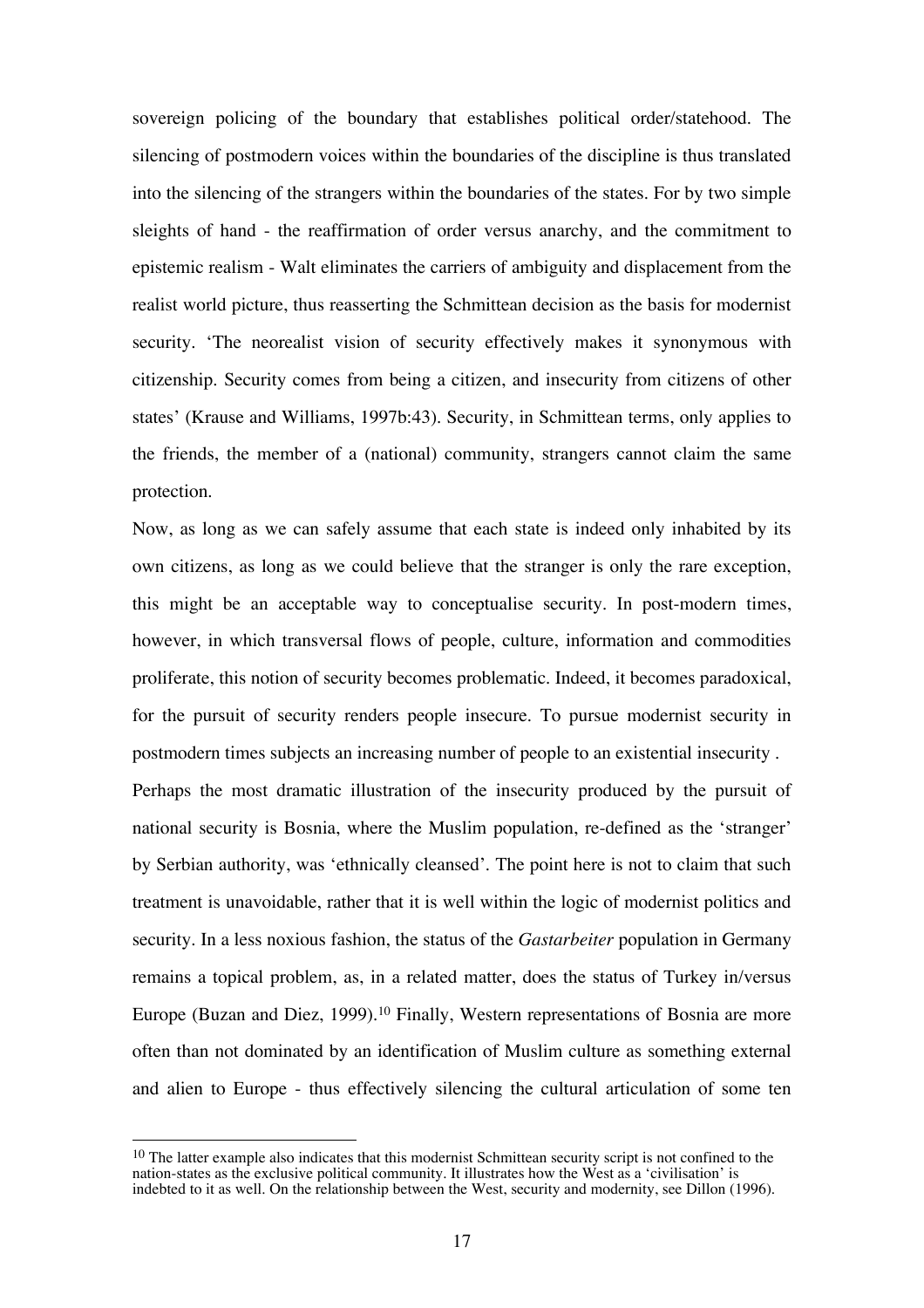million Muslims living within Europe (Behnke, 1998). As Milton Viorst has argued, this situation might very well mean that the 'clash of civilisations' 'may not take place at the frontiers where these cultures meet, but rather ... inside the borders of the Western states' (Viorst, 1996:96).

To insist on the on the Schmittean decision as the basis of our understanding of security is thus becoming increasingly problematic. The question then is how to respond to this production of insecurity through security.

## **To Securitise or De-securitise...**

One might read Ole Wæver's contemplations about 'Securitisation-Desecuritisation' as a response to the contemporary problems that beset our notions of security. Security, Wæver argues, should be understood as a speech act, through which certain phenomena, actors, or events are designated as threats to the status and security of the state. In other words, 'security refers to the those cases where a threat or development is designated as incompatible with the state's sovereignty which leads to a test of will and force thereby testing whether the state is a sovereign state' (Wæver, 1993:6) After all, 'the ability to fend off a challenge is the criterion for establishing oneself as a sovereign unit, forcing the others to recognise one's sovereignty and thereby gaining identity' (Wæver, 1993:6).

To designate a 'threat', to label actors enemies is thus the defining characteristic of the sovereign. As such, it also permits him to refer to all means necessary to avert the threat, to expel or defeat the enemy, including the exercise of violence. Security is thus in fact contingent upon insecurity, it is the designation of the latter that enables the state to act in pursuit of the former. Security as such is therefore always itself a violent intervention, and not a pacific state of affairs. Moreover, since 'exceptional' means are legitimised through sovereign self-authorisation, securitised issues are removed from the play of politics as such. Securitised issues are not to be settled by the political play of equal political actors, rather, the point of securitisation is to remove issues and actors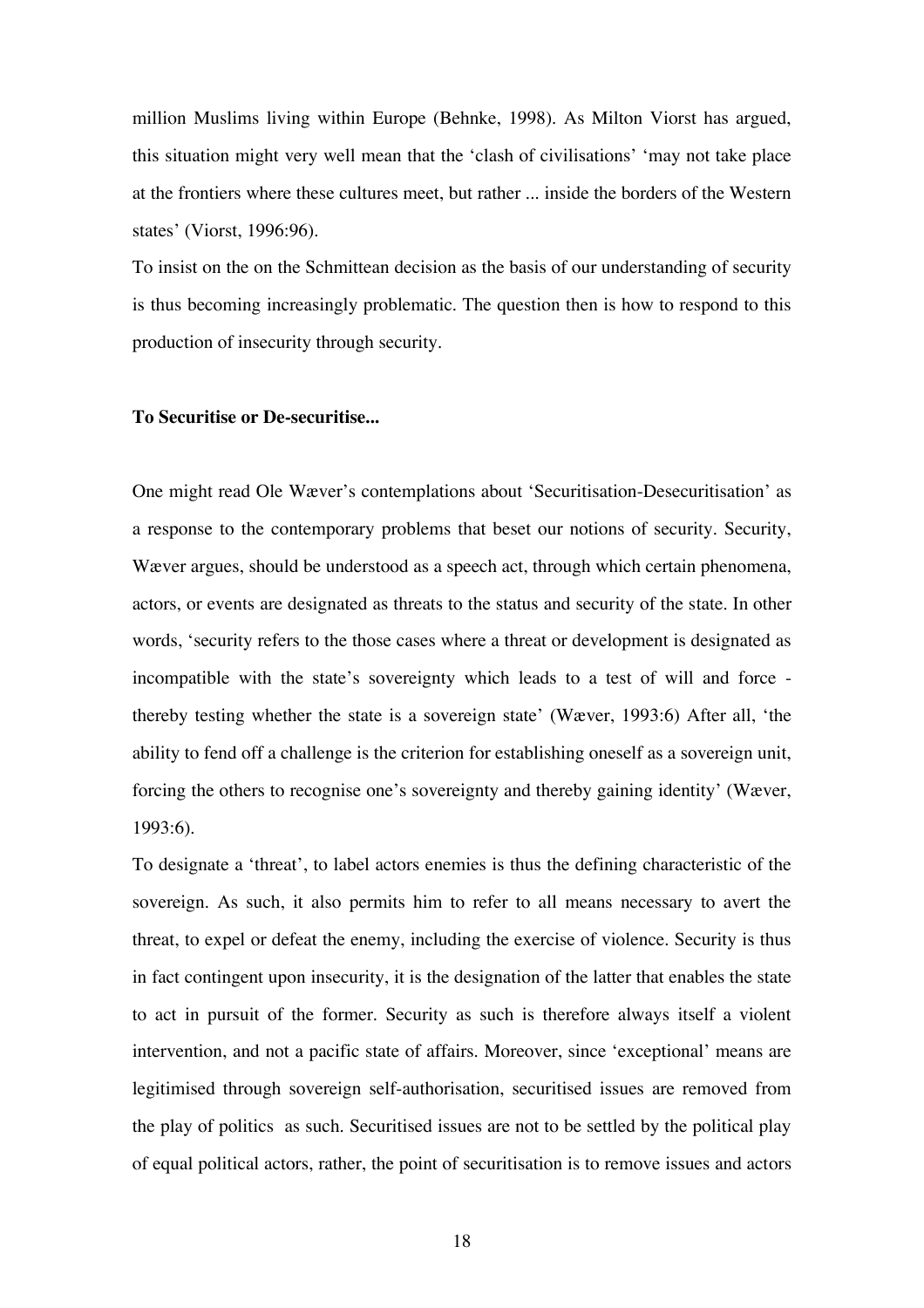from the political realm (Wæver, 1993:8). As threats and dangers, they are to be relegated to the 'outside' of the political community.

Given the intrinsic linkage between security and sovereignty, Wæver ends up arguing for 'de-securitisation' as the proper strategy for solving issues of security. 'Transcending a security problem, politicising a problem can therefore not happen through thematisation in terms of security, only away from it' (Wæver, 1993:8). Politicisation here refers to both the designation of an issue as 'un-exceptional' and its treatment within (democratic) political processes, rather than through exceptional measures. In order to safeguard an issue (or actor) from the grasp of sovereignty, it needs to be removed from the conceptual realm defined by the concepts of security, sovereignty, and state. To 'desecuritise' is thus to devaluate the concept of security as such, to identify its problematic, or negative meaning. Politics, according to Wæver, has to be dissociated from the realm of security and sovereignty, since the latter never plays by the rules (Wæver, 1993:7). Sovereign security and the Political, in other words, stand in an external, rather than, as defined by Schmitt, in an internal relationship.

Wæver's conceptualisation of security as a 'speech act' and his concomitant critical evaluation of the effects of securitisation and de-securitisation are certainly a valuable and important contribution for our thinking about these terms. There is a strong appeal to the idea that if security itself is more of a problem than a solution, we should try to salvage as much as possible from its grip and ideally banish it from politics as much as possible.

However, there remain a number of conceptual and theoretical problems which need to be addressed.

Firstly, by theoretically separating sovereignty/security from politics, Wæver cannot address the internal relationship between these concepts. As the discussion of Schmitt's modernist script above demonstrated, politics is always enacting and reproducing the sovereign decision about friend and enemy, about who can partake in the political process and who is excluded. Thus, eligibility for 'politicisation' as Wæver's alternative to securitisation already always presupposes the status of the insider/friend. Therefore,

19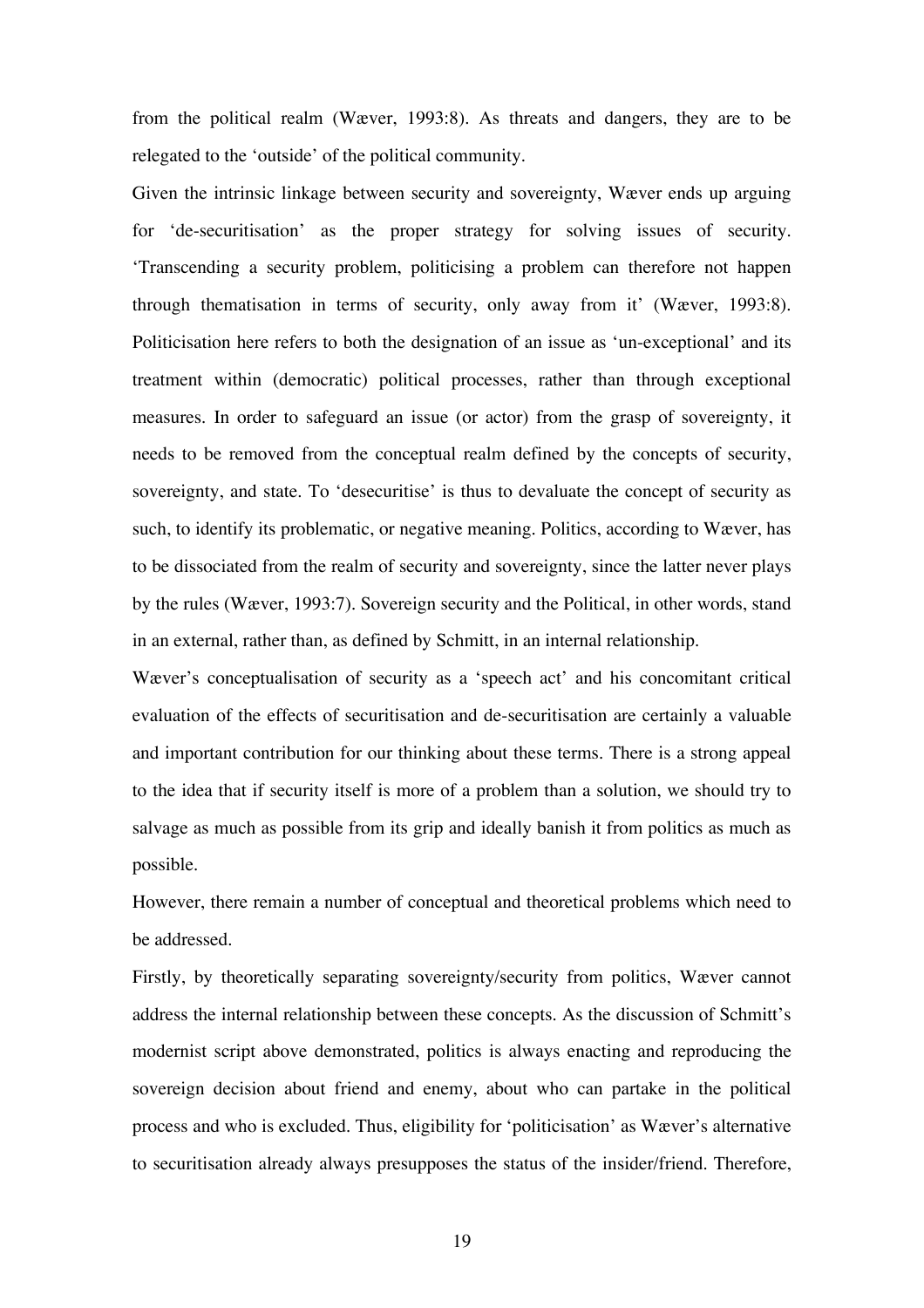Wæver can never account for how this status can be achieved, how the access to the inside can be negotiated in a non-sovereign fashion.

Secondly, given Wæver's blind-spot with regard to the relationship between sovereignty and politics, the former is left 'untouched' to the extent that its relevance is tacitly acknowledged as a necessary background condition for the possibility of politics. Thirdly, there seems to be an assumption of conceptual stability at work in Wæver's argument, which fixes 'security' as always necessarily invoking sovereignty. Now, to some extent this is certainly plausible, as this is indeed part and parcel of the modernist script of political order. It is this order that, after all, dominates our thinking about politics and our (political) selves.

The security of states dominates our understanding of what security can be, and who it can be for, not because conflict between states is inevitable, but because other forms of political community have been rendered almost unthinkable. The claims of states to such a monopoly of legitimate authority in a particular territory have succeeded in marginalising and even erasing other expressions of political identity - other answers to questions about how we are (Walker, 1990:6).

The cognitive and imaginative 'window of opportunity' left open by R.B.J. Walker in this citation is narrow indeed - an 'almost' qualifying the absolutness of 'unthinkable'. What follows is a peek through this gap, an exploration of possibilities we cannot yet fully formulate or implement.

## **Post-modernising Security**

To start with, I would contend that security does not necessarily have to invoke 'sovereignty'. In fact, it did not always do so.

In the 14th century, 'security' was as much an issue as it is today. However, its meaning, conceptual history tell us, was a significantly different one. 'The securing of roads, in particular for merchants and pilgrims, became a major concern. It was in this context that the word 'secure' found its fixed place. Not only the Emperor, but even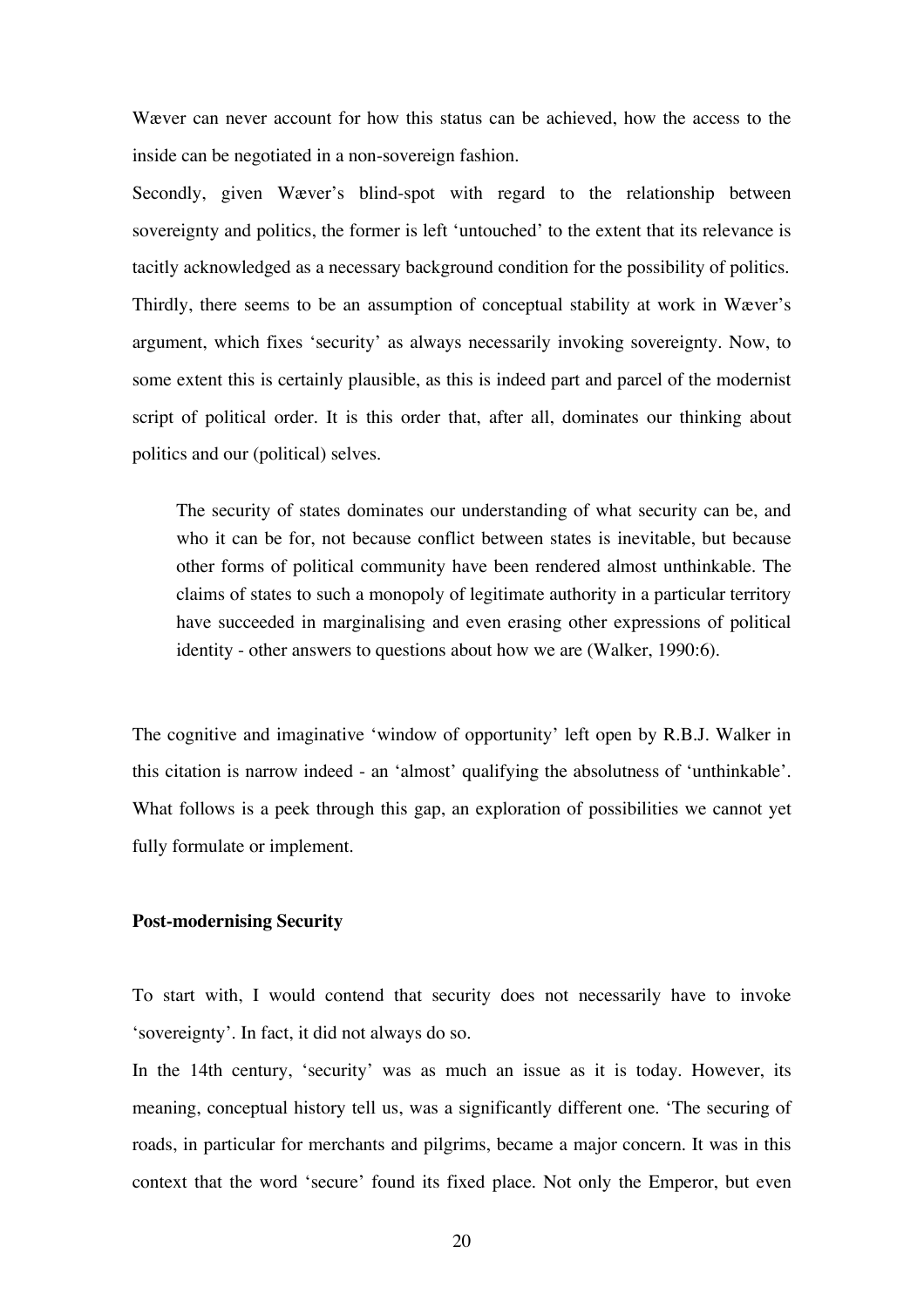more importantly, the respective princes considered the protection of the highways their duty and concluded treaties to this effect. Thus, the Dukes of Austria and Bavaria agreed (1375): "that they will protect and secure the roads everywhere"' (Conze, 1984:836; my translation).

Can this pre-modern definition of security help us formulate a post-modern version? Any such reconceptualisation must begin by acknowledging the presence of 'strangers' as the defining characteristic of post-modern societies. These are not only persons from other nations or cultures, these are also found in the increasing number of 'misplaced persons', of articulations of difference within societies, that no longer adhere to 'ruling' or 'hegemonic' discourses of identity.<sup>11</sup> It can finally be found in the 'mediated' or 'advertised' presence of the stranger in, say Bosnia, whose predicament as a human being we cannot escape (Shapiro, 1994). To acknowledge the presence and dignity of these persons is also to acknowledge the costs that the modernist script with its insistence on the friend/enemy distinction imposes upon them. Security in this context must refer to safeguarding the coexistence and intercourse of strangers, rather than the separation of friends from enemies. Security thus becomes the protection of the 'lines of communication', the 'roads' which enable such commerce and association. As in the pre-modern conceptualisation, 'security' is about the enabling and safeguarding of the exchange relations between strangers, rather than the protection of friends from enemies. It enables political conduct, not by delineating an inside from an outside, but by enabling the transversal flows across, indeed the transgression of, boundaries.

Given the internal relationships between security, the Political, and sovereignty, such a re-conceptualisation of one of these terms necessarily involves re-defining the other ones as well.

First, the Political can no longer be considered to be based on a sovereign decision between friend and enemy, inside and outside. Sovereignty gives way to *Exchange*, the pretense of stable identities and order gives way to a dynamic interplay of identity\difference. The Political now is the field of 'reciprocity, substitutability, and the

<sup>&</sup>lt;sup>11</sup> According to Bauman, this alienation is an integral tendency of modernity, see Bauman (1991: 200ff).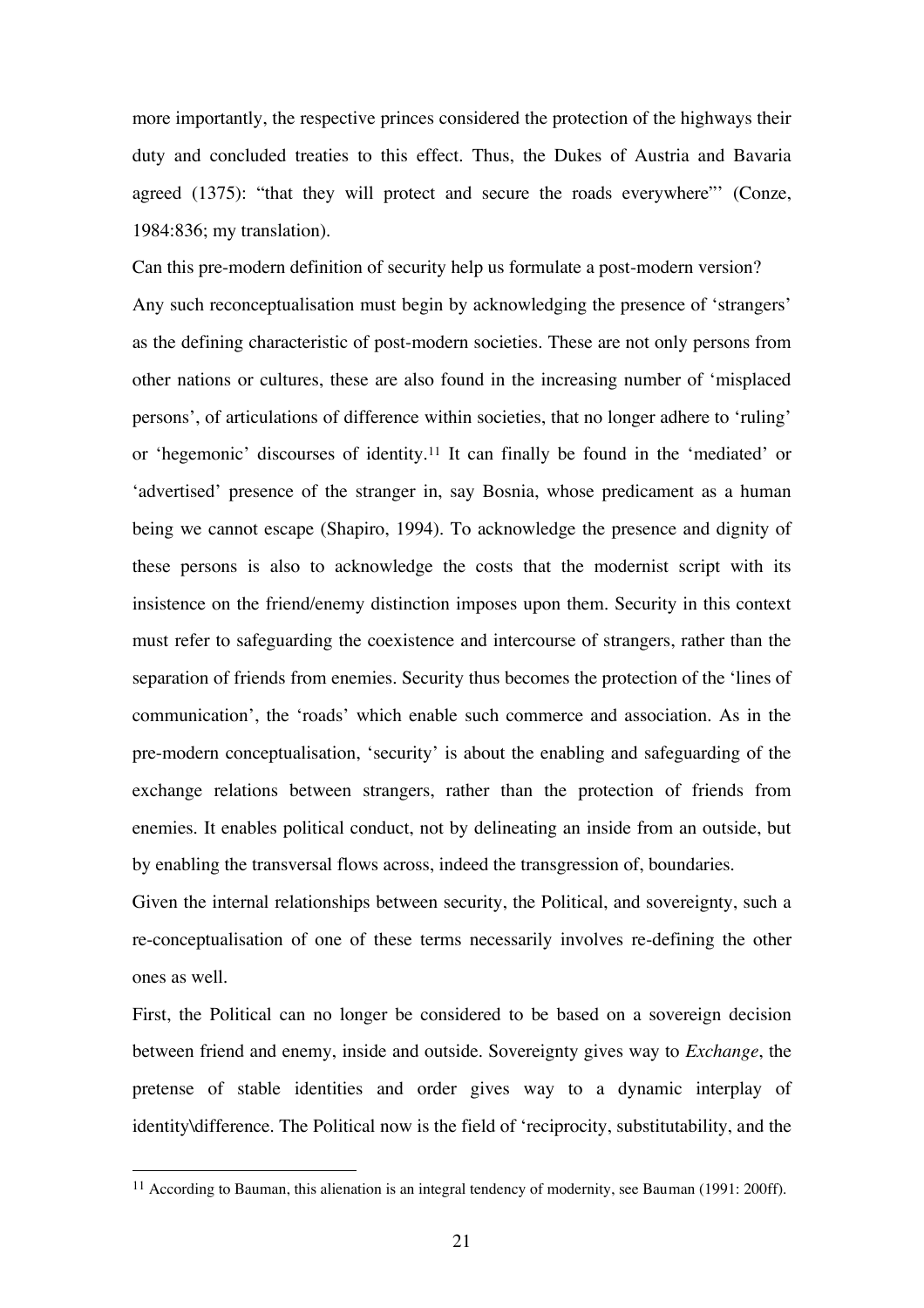relaxation of control in order to produce expanded domains in which things can circulate' (Shapiro, 1991:448).

The Political, to paraphrase Heidegger, no longer concerns itself with sovereign 'Being' and its protection against difference, change, and anarchy. Instead, the Political operates in the realm of 'Becoming', as a project of exposure and transformation of subjectivity. Security thus cannot concern itself anymore with ontological security, that is, with the pretense of identity being able to remain identical with itself. Given the debt identity always owes to difference (Connolly, 1991, 1995), the former will always remain an incomplete project, a performance without a conclusion. Security therefore must concern itself with the safeguarding of this process, with protecting the 'roads and highways' through which this exchange can occur.

To forego the pretense of sovereign identity in a sense de-securitises security. This is what I tried to capture above with the term 'exposure'. Given the impossibility of ultimately securing identity, life as such is ultimately 'dangerous'.

Life itself is essentially appropriation, violation, overpowering of what is alien and weaker, oppression, hardness, imposition of one's own forms, incorporation, and at least, at its mildest, exploitation - but why should one use just those words in which slanderous intent has been imprinted for ages? (Nietzsche, 1988: 207; my translation).

Even if we allow for Nietzsche's hyperbole here, the agonistic nature of life remains a central assertion. Martin Heidegger expresses it this way:

By forcing a confrontation (*Auseinandersetzung*) with one's faith, ideas of nature, or ideals of political belonging, such decisions can wound, even kill, before they are complete in this duel - demanding that we defend, give-up or transfigure cherished beliefs and conceptions which order our lives. In confrontation, *what* or rather *how* - we are is at stake (cited in Dillon, 1996:46)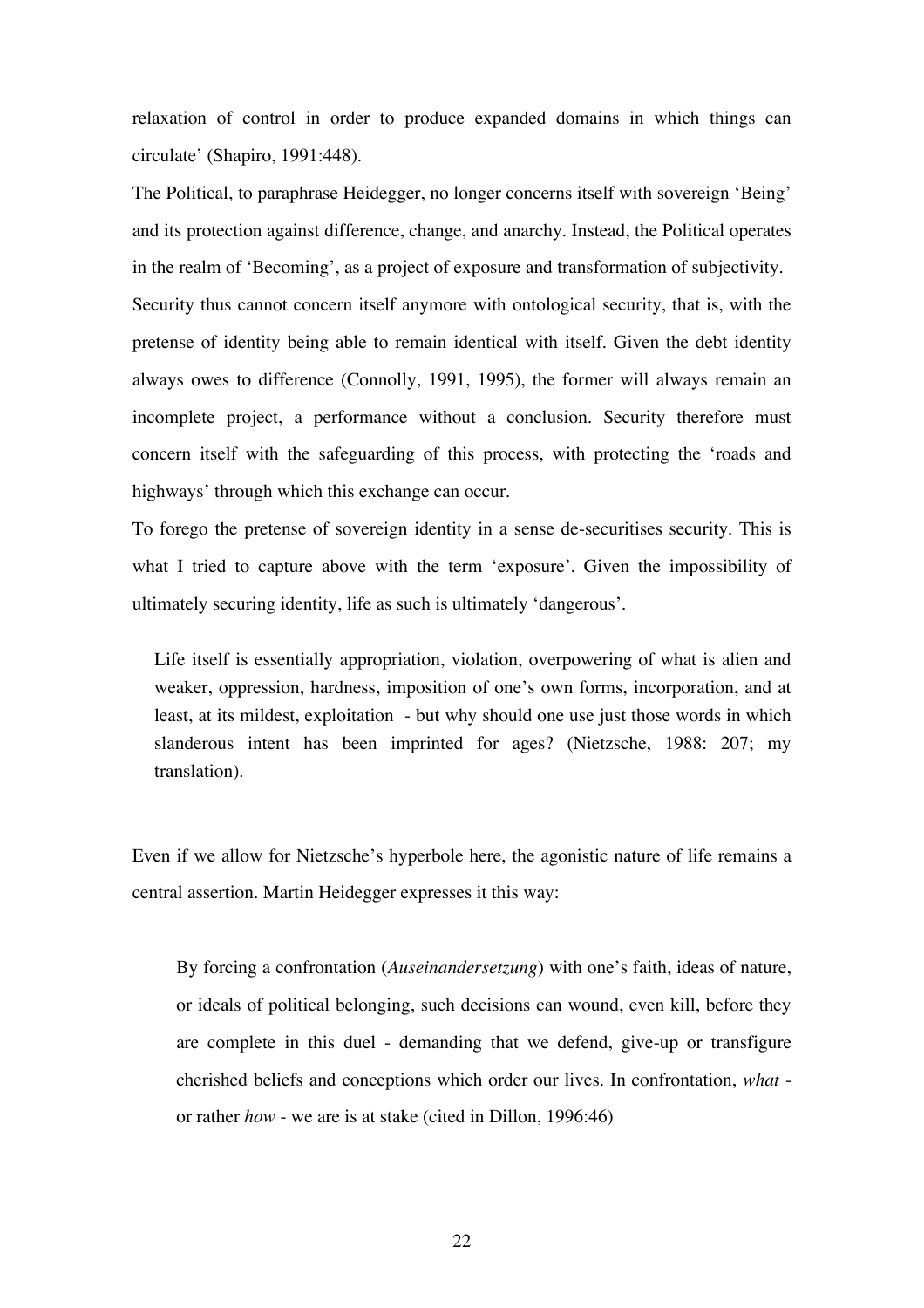By accounting for the unavoidable contingency of identity - the what and how we are redefining security implies the de-securitisation of security. Postmodern security thus is about averting the imposition of friend/enemy decisions on the plurality of life and to enable and regulate the confrontation of faiths, ideals, and beliefs.

#### **Theory and Practice, or 'So what?'**

As argued above, the re-definition of security cannot be conceived of without taking account of the concept's inherent relationship with sovereignty and statehood. To reconceptualise security has significant repercussions for the latter concepts and the practices associated with them. If 'post-modern' security is responding to the impulse to exchange rather than sovereign control and authority, if such security is opposed to, rather than based on, the decision between friend and enemy, we obviously also need to re-think the way we organise 'states', or other forms of political order.

To discuss the ramifications or possibilities of post-modernising security within the context of national security and statehood thus seems exceedingly difficult, and running the danger of arguing for the dissolution of statehood without being able to imagine a different form of 'polity'.

Perhaps a more fruitful way to discuss the possibilities for - and *of* - postmodernising security should consider the realm in which exchange is the rule and assertions of sovereignty a always problematic exception: the *inter*-national society. Here, 'plurality is insinuated into the very existing of beings, so that being, at all, is itself plural and not merely composed of a plurality of beings' (Dillon, 1996:4). The *an-arche*, the absence of supreme authority that characterises this society entails that its order and structure is based on exchange rather than sovereignty. It is through the *mutual* recognition of state sovereignty that actors are constituted, and it is through the decentralised rituals of diplomacy that this mutual recognition is enacted. At the same time we need to recognise that sovereignty as the mediation of plurality and universality remains a double edged sword. There is always the possibility that the latter exceeds its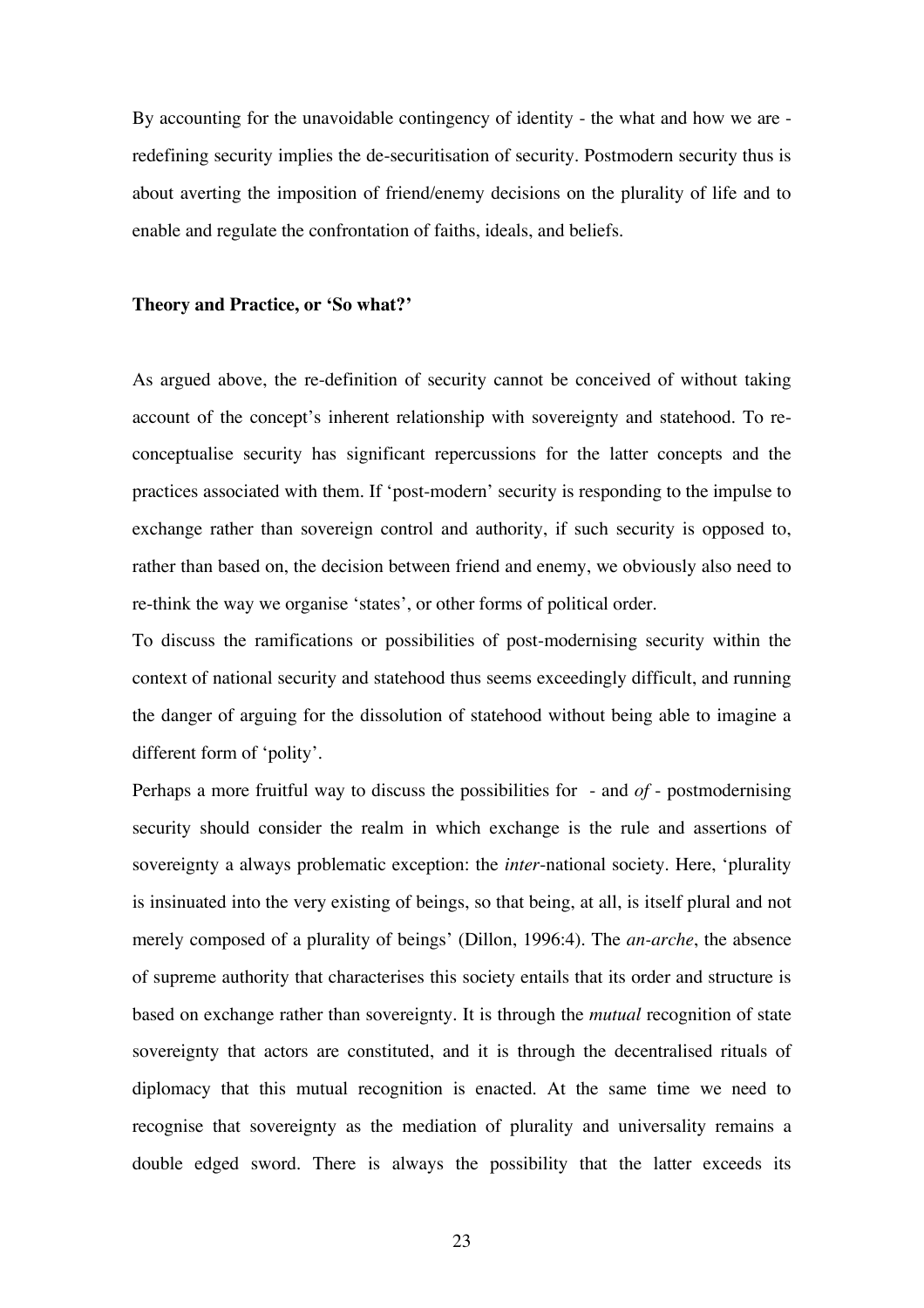'containers' and 'spills over' into the plurality of the International. This 'spill-over' effect is perhaps best demonstrated and problematised with the example of NATO.

To chose the primary Western security institution for this discussion is obviously not coincidental. As Michael Dillon has elaborated, Western conceptions of security are deeply rooted in Western metaphysics (Dillon, 1996). One of the central aspects of the latter is arguably the 'obsession' with sovereignty, of a claim to sovereign knowledge and control over the world. In terms of inter-national politics, this is most clearly played out in the way the encounter of the West with the rest is coded and enacted. Borrowing from Roxanne Doty's study of British Foreign Policy, we might understand these Auseinandersetzungen as 'imperial encounters', a term 'meant to convey the asymmetrical encounters in which one entity has been able to construct "realities" that were taken seriously and acted upon and the other entity has been denied equal degrees or kinds of agency' (Doty, 1996:3). In other words, it is an instance in which sovereignty is enacted as supreme knowledge rather than in its legal instantiation of statehood. It is, as such, a denial of the plurality of being in the international society, and the reassertion of the knowable and manageable nature of the international system.

This epistemic sovereignty can be observed in different discursive formations: in NATO's enlargement debate as well as its diplomatic gestures towards Mediterranean states (Behnke, 1999a, 1999b (forthcoming)). Given the topicality of the former, I shall attempt a critical assessment of it in the terms outlined in this paper.

The enlargement of the North Atlantic Alliance is interesting in the context of this paper, since it constitutes an instant in which the decision between friend/enemy, between inside and outside, is temporarily suspended and re-negotiated. To admit new members into NATO thus presents a possibility for an exchange, or an *Auseinandersetzung* with NATO's cherished beliefs, ideal and conceptions. New members might inject new beliefs, ideals and conceptions, thus forcing the alliance to re-define its identity and thus to acknowledge the contingency of its world picture. As such, this would amount to the recognition that the end of the cold war has also affected a change in the self-image of the West and its relations with the rest of the world.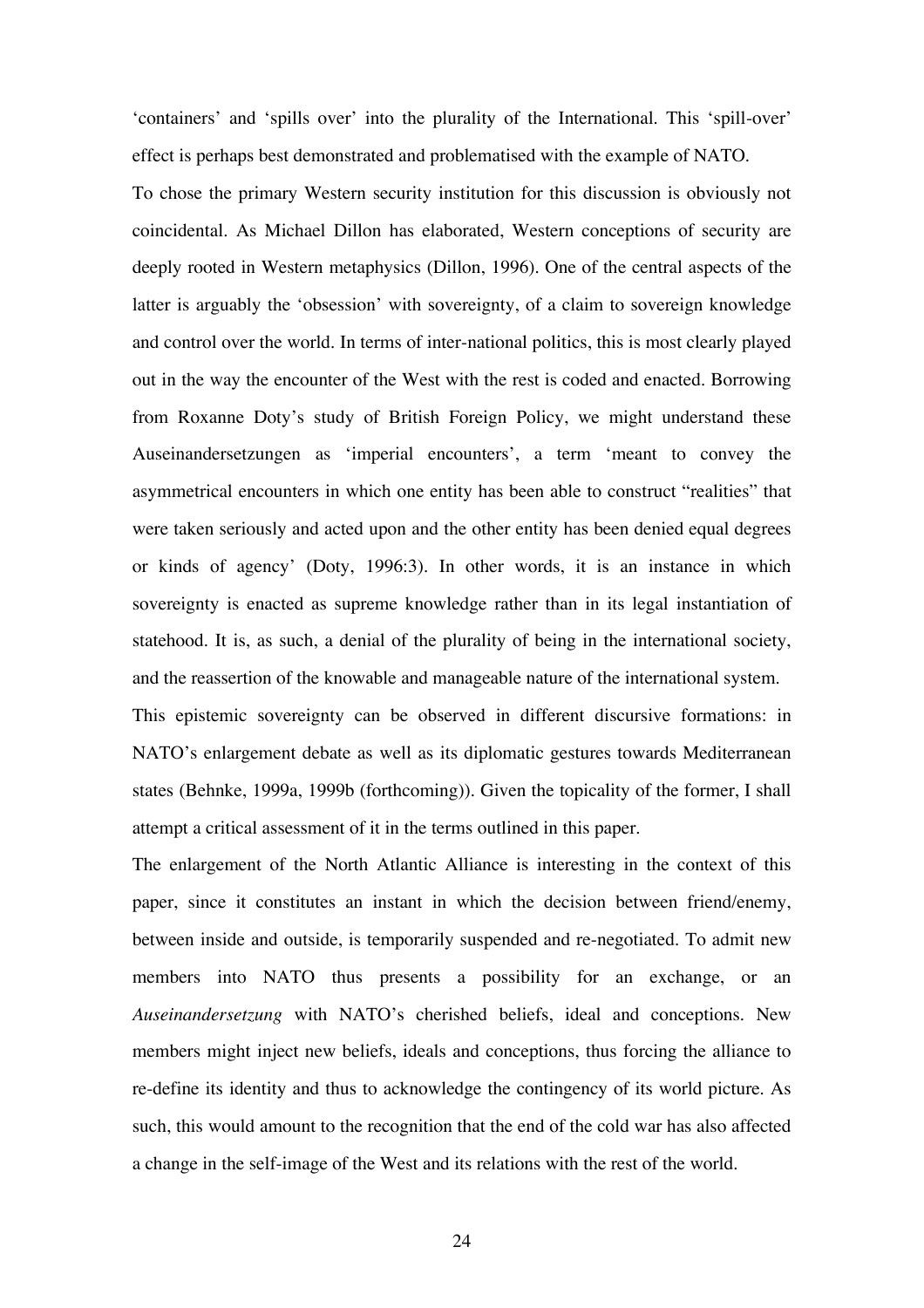Any such expectations were deeply disappointed on March 12, 1999. Watching the proceedings in Independent, Missouri, one could not help but be amazed how much the rhetoric of the day was out of sync with the times The rhetoric employed by the representatives of the new member states was rife with allusions to the history of the Cold War producing a distinctly anachronistic ring in these days in which the past no longer holds any clues for understanding the present or the future. Above all, and this points to the central and perhaps most problematic aspect of NATO enlargement, the speeches and interventions on the occasion of the deposition of the membership documents re-presented an identity of the West as the sole and supreme site of Civilisation and History. Some of the rhetorical gestures are dramatic indeed, and even allowing for the hyperbole inherent in a historical event like this, reveal a lot about the world view about the West.

Thus, Poland's Foreign Minister Bronislaw Geremek is cited as comparing 'the importance of NATO accession to Poland's conversion to Christianity' (Erlanger, 1999:1). Somewhat more soberly he contended himself in his address with equating accession to a home-coming, 'Poland for ever returns where she has always belonged to the free World' Until 1989, he further states, Poland was 'forcibly excluded from the West', 'denied those values' that are defining the Western community of states (Geremek, 1999).

For the Hungarian Foreign Minister, Hungary is back in the family', NATO accession returns the country to 'her natural habitat'. 'It has been our manifest destiny to rejoin ... those with whom we share the same values, interests and goals' (Martonyi, 1999).

The significance of these proposition lies above all in the fact that they re-present and authorise the West as a sovereign presence and actor in international politics. The enlargement of NATO in effect re-produces this effect after the end of the cold war, thus denying the *inter-*national or inter-cultural logic of global politics. For opposed to the West appears an amorphous spatiality, still caught in the dark history of the 20th century. For if accession to NATO means 'that the Czech traumas of this century have been now relegated forever only to history', this also means that beyond NATO and the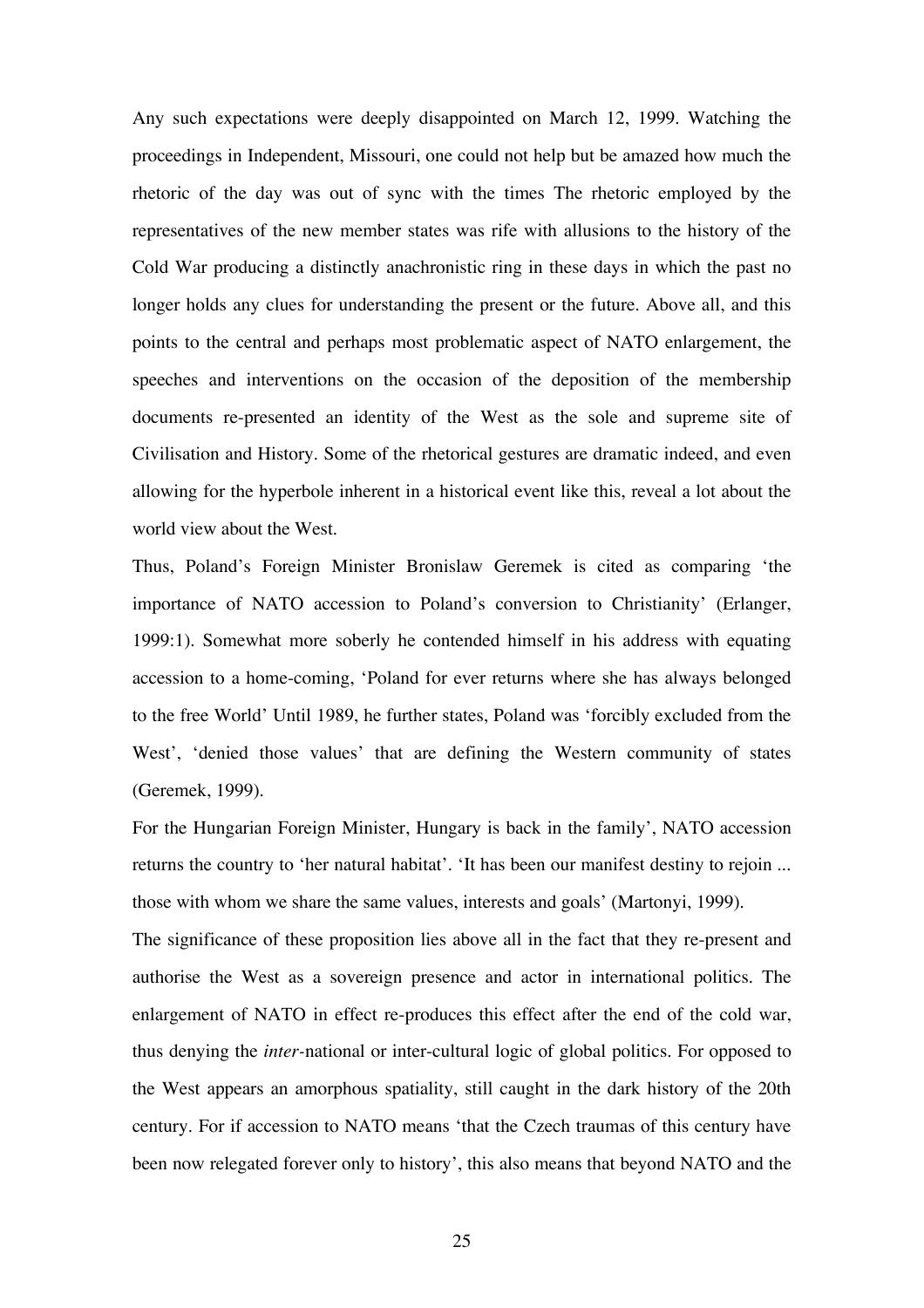West, these historical traumas are still very much alive. Russia's vast uncertainties (Erlanger, 1999:1), sinister ideologies, the stomping of 'alien boots' (Martonyi, 1999), can once again bring invasion and oppression to innocent countries.

The point here is not to evaluate the truth content of these statements. Rather, these propositions serve to illustrate in what way the enlargement of NATO serves to sustain a claim of sovereign identity and authority over inter-national politics. Once again a decision about friend/enemy is imposed upon the word, structuring the contingency and plurality of the inter-national society into a binary, manageable, knowable order with NATO as the proto-sovereign, instituted by, and institutionalising, this decision. Which means that exchanges with other cultures will be conducted under the precondition that NATO's truth will prevail. Different perspectives, different truths can thus be dismissed as 'misperceptions, misunderstandings, or mistrust' (Behnke, 1999b (forthcoming)).

To re-present NATO in this fashion after the end of the cold war, in times in which contingency and uncertainty are permeating all aspects of international politics. The irony about the current re-presentations of NATO and the West is that their insistence on sovereign distinctions might in fact undermine the alliance's longevity.

First, we might argue that it's universalist pretensions are becoming increasingly hard to swallow. Opposed by different articulation of civilisational and cultural identities in the rest of the world, the West 'needs to speak to it more often, and that will require it to be a little less insistent in seeing itself as the world's conscience or court of last appeal' (Coker, 1998:174).

Second, we might find that the insistence on a homogenous and self-identical West disables the alliance to deal with its internal contradictions and problems in a productive fashion. To maintain such a notion of the West simply as a means to exorcise the possibilities of internal disunity will hardly contribute to their solution.

And finally, to insist on the continuous self-identical sovereignty of the West in a postmodernised inter-national society might ultimately deprive NATO of credibility and authority. Turned into an 'acetic ideal' of continued purity and pre-eminence, and refusing to face the challenges of adapting to the pluralisation of post-modern times, the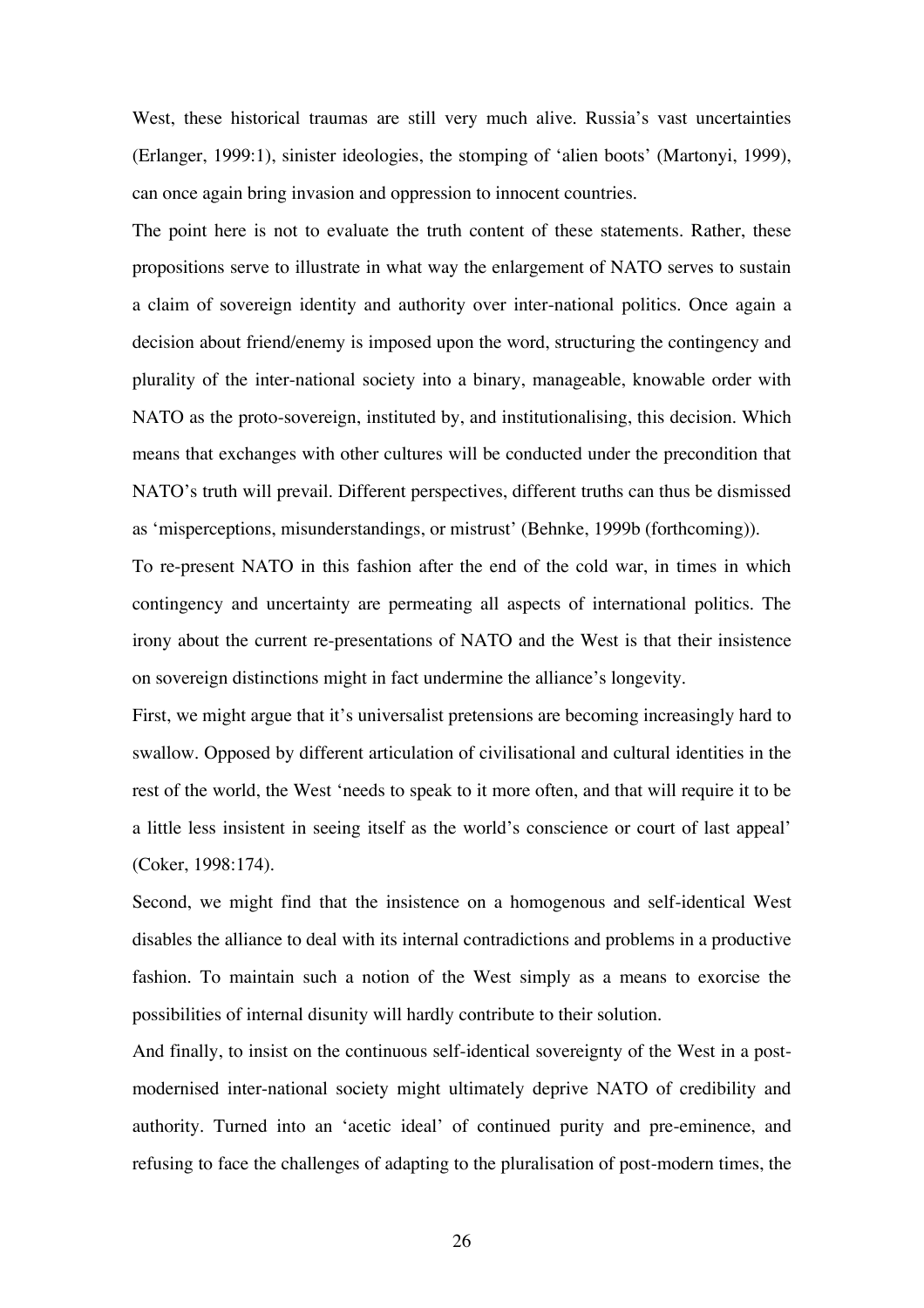West, and with it, the Atlantc alliance undermines the grounds on which to base its agency. 'The Alliance no longer speaks for history. It has no grounds of action on which to stand' (Coker, 1998:175).

## **Conclusion**

To criticise and problematise NATO enlargement is certainly not the prerogative of critical theorists. One might arrive at such a conclusion from different starting points. However, in this paper this problematisation is not concerned with the rational and instrumental pursuit of national and international strategies by pre-established agents (Gaddis, 1998). My interpretation of NATO enlargement here is one of an episode in which the problems of modernist security policies in a post-modern world are forced into the open. Two aspects stand out in particular: the rarification of the West and thus, the Alliance into an ascetic ideal, and the 'preparation' of the rest of the world for NATO's (violent) interventions. These two aspects are dialectically related via the insistence on a Schmittean solution to NATO's post-cold war conundrum: to re-present the West as a referent space for its security agency. If the inside is constructed as purely inhabited by 'friends', an increasing number of 'strangers' will be written out of Western identity. With 'Eastern' nations and cultures this might pose less of a problem, given the (current) infatuation with all things Western. At some point, however, NATO and the West will have to address the relationship with the articulations of Islamic cultural identity within and beyond its borders. To insist on the singularity and constancy of Western identity seems a problematic strategy in this respect.

If the inside is purified of all contradictions and contingencies, then these are to be found on the outside only. Here is the site of the enemy in its various guises: unfulfilled history, violence, ideology, rogueness, irrationality.... Difference is essentialised into Otherness, and thus prepared for military intervention if need be. Recent US attempts to re-assign NATO to the fight against Weapons of Mass Destruction are indicative of this logic. In the end, the liberalist desire for a discriminatory concept of war might become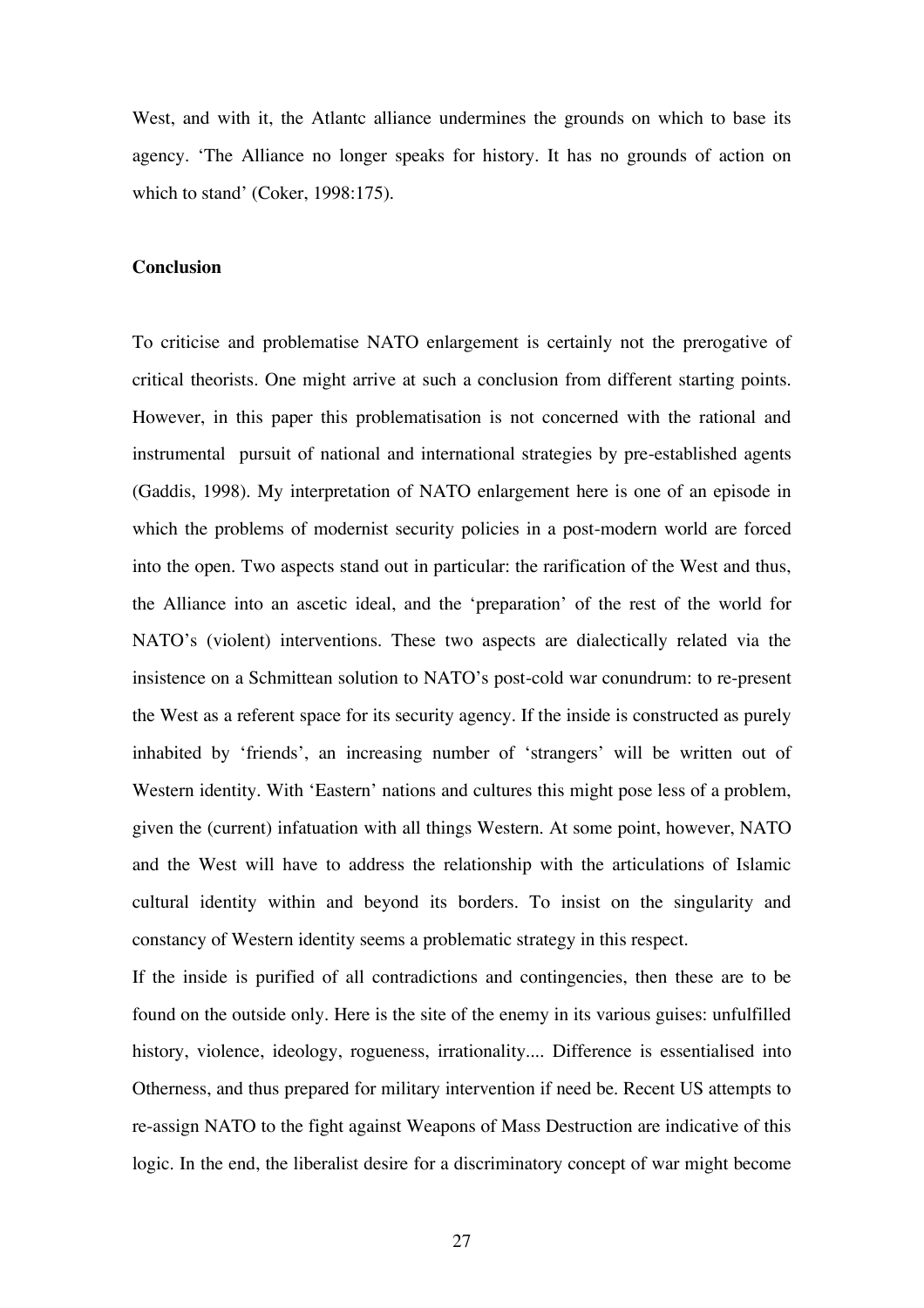reality (Schmitt, 1988 [1938]).

To argue for the post-modernisation of security within the realm of the inter-national might thus in fact turn out to be a *conservative* effort. By insisting on the absence of supreme authority, it suggests that sovereignty remains subordinated to exchange, that the latter impulse is allowed to check the expansive tendencies within sovereignty. This might be all we can hope for in the foreseeable future.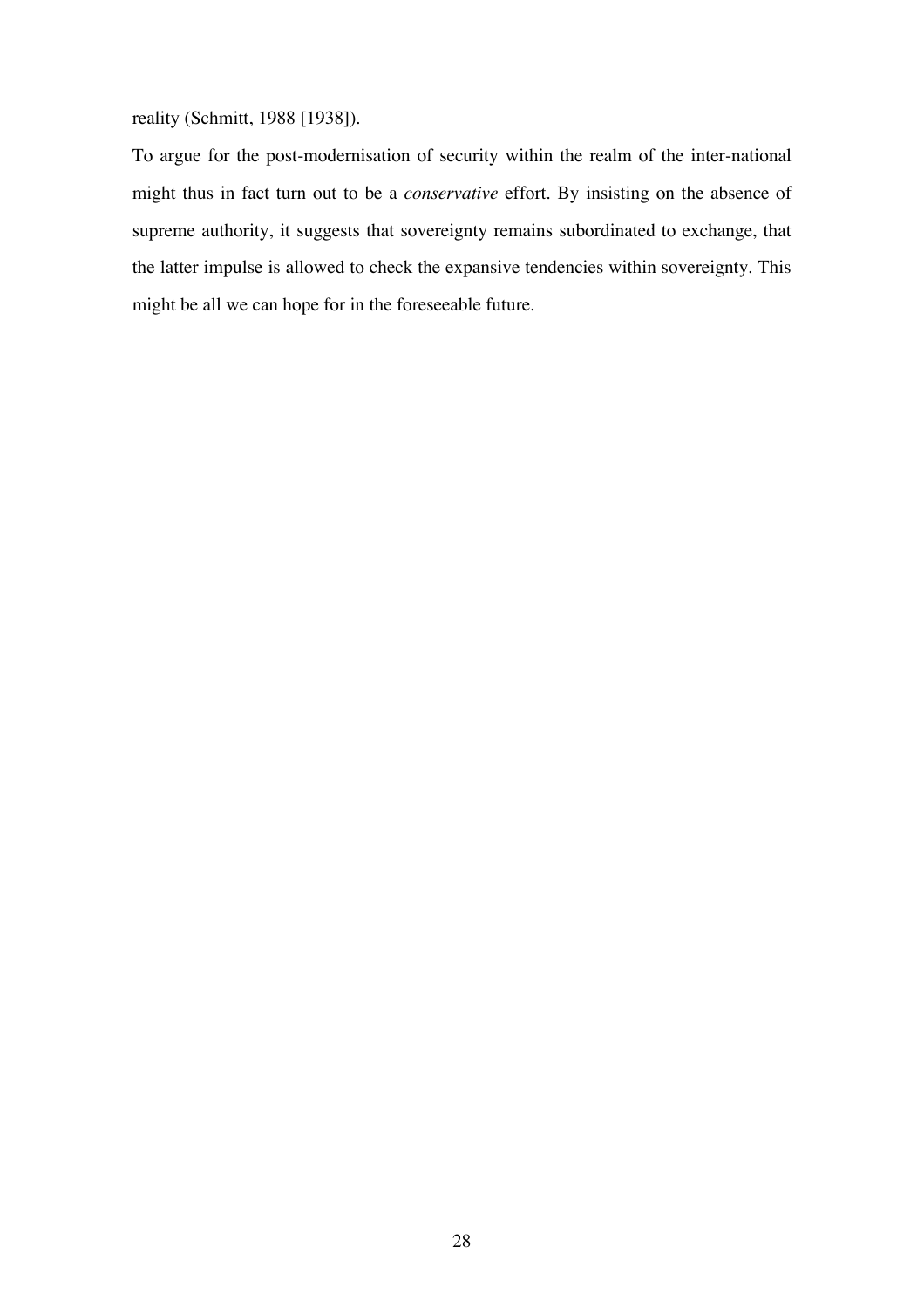## **References**

Adler, Emanuel (1997) 'Seizing the Middle Ground. Constructivism in World Politics', *European Journal of International Relations*, Vol. 3, No. 3.

Bauman, Zygmunt (1991) *Modernity and Ambivalence*, Cambridge:Polity Press.

Behnke, Andreas (1998a) 'The Enemy Inside: The Western Involvement with Bosnia and the Problem of Securing Identities', *Alternatives*, Vol. 23.

Behnke, Andreas (1998b) 'Social Constructivism and the De-Politization of Identity. A Critique', paper presented at the ECPR/ISA Third Pan-European IR Conference in Vienna, September 16-19, 1998.

Behnke, Andreas (1999a [forthcoming]) 'Re-cognizing Europe. NATO and the Problem of Securing Identities' in Hyde-Price, Adrian and Lisbeth Aggestam (eds.) *New Perspectives on Security and Identity in Europe*. London: MacMillan.

Behnke, Andreas (1999b [forthcoming]) 'Inscriptions of Imperial Order. NATO's Mediterranean Initiative', *International Journal of Peace Studies*.

Butler, Judith (1993) *Bodies that Matter. On the Discursive Limits of "Sex"*, New York and London: Routledge.

Buzan, Barry, and Ole Wæver (1997) 'Slippery? Contradictory? Sociologically untenable? The Copenhagen School Replies', *Review of International Studies*, Vol. 23, No. 2.

Buzan, Barry, and Thomas Diez (1999) 'The European Union and Turkey', *Survival*, Vol. 41, No. 1 (Spring).

Buzan, Barry, Wæver, Ole, and Jaap de Wilde (1998) *Security. A New Framework for Analysis*, Boulder, CO and London: Lynne Rienner.

Böhm, Andrea (1999) 'Die Mischung macht's', *Die Zeit*, Nr. 8, 18 February.

Campbell, David (1998) *Writing Security. United States Foreign Policy and the Politics of Identity*. Revised Edition, Manchester: Manchester University Press.

Cederman, Lars-Erik and Christopher Daase (1998), 'Sociational Constructivism in World Politics', paper presented at the Third Pan-European International Relations Meeting of ECPR/ISA, Vienna, September 16-19, 1998.

Coker, Christopher (1998) *Twilight of the West*, Boulder, CO: Westview Press.

Connolly, William E. (1991*), Identity\Difference. Democratic Negotiations of Political Paradox*, Ithaca and London: Cornell University Press.

Connolly, William E. (1995) *The Ethos of Pluralization*, Minneapolis: University of Minnesota Press.

Conze, Werner (1984) 'Sicherheit, Schutz' in Brunner, Otto, Conze, Werner, and Reinhart Koselleck (eds.), *Geschichtliche Grundbegriffe. Historisches Lexikon zur politisch-sozialen Sprache in Deutschland*, Vol. 5, Stuttgart: Klett-Cotta.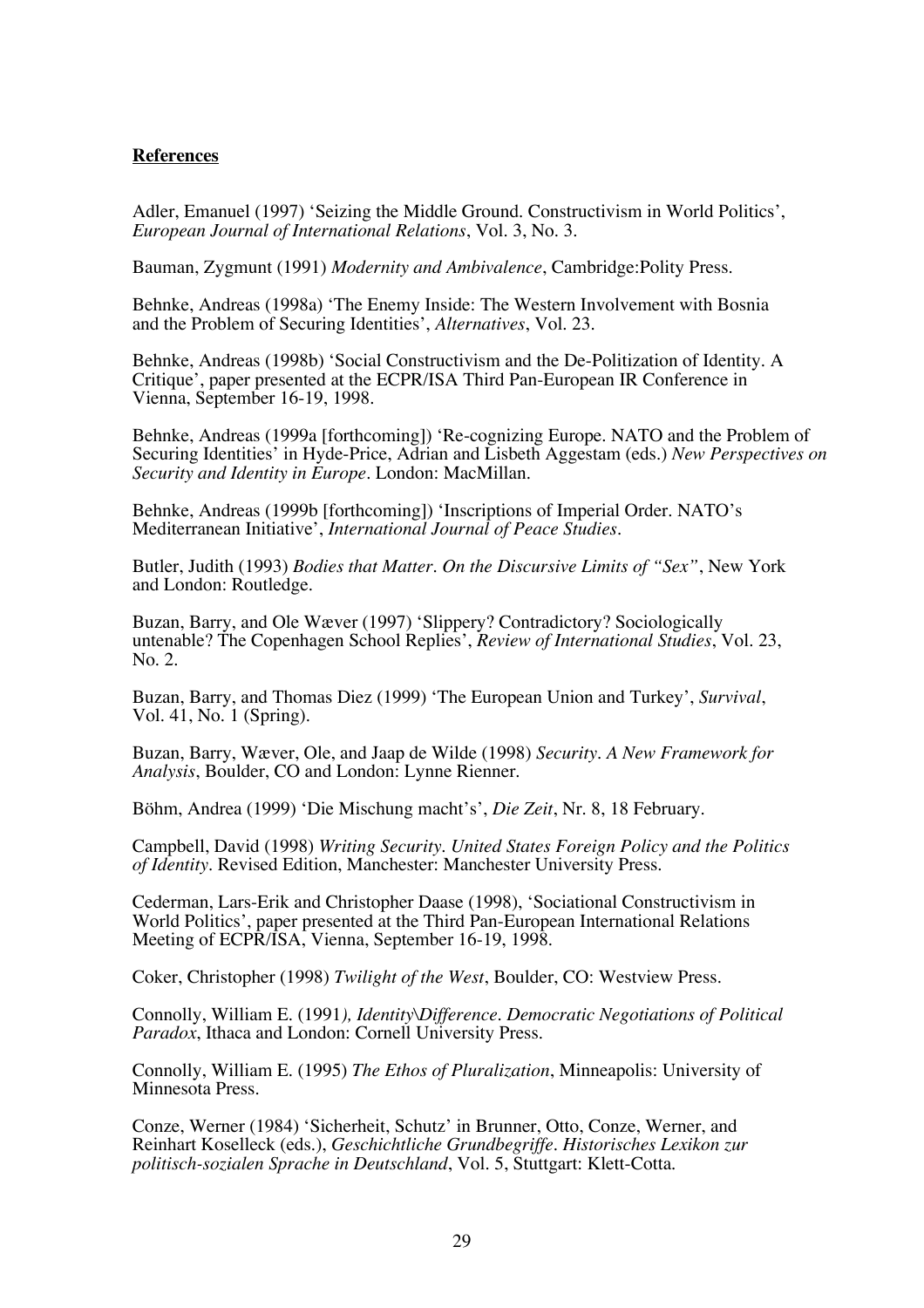Der Derian, James (1995) 'The Value of Security: Hobbes, Marx, Nietzsche, and Baudrillard' in Lipschutz, Ronnie D. (ed.), *On Security*, New York: Columbia University Press.

Dessler, David (1989) 'What's at Stake in the Agent-Structure Debate?'*, International Organization*, Vol 43, No. 3 (Summer).

Dillon, Michael (1996*) Politics of Security. Towards a Political Philosophy of Continental Thought*, London and New York: Routledge.

Doty, Roxanne L. (1996) *Imperial Encouters*, Minneapolis: University of Minnesota Press.

Erlanger, Steven (1999) 'A Historic Day for European Geopolitics'*, International Herald Tribune*, 12 March.

Gaddis, John L. (1998) 'History, Grand Strategy and NATO Enlargement', *Survival*, Vol. 40, No. 1.

Geremek, Bronislaw (1999) 'Adress by Bronislaw Geremek, Minister of Foreign Affairs of the Republic of Poland, at the Ceremony of Deposition of Protocols of Accession of the Republic of Poland to the North Atlantic Treaty', accessed on the internet at http://www.polishworld.com/polemeb/nato/speech/adress5.html, on 15 March 1999

Hirst, Paul (1987), 'Carl Schmitt's Decisionism', *Telos. A Quarterly of Critical Thought*, Number 72, (Summer).

Huntington, Samuel P. (1996*) The Clash of Civilizations and the Remaking of World Order*, New York: Simon and Schuster.

Huysmans, Jef (1995) 'Migrants as a Security Problem: Dangers of "Securitizing" Societal Issues' in Miles, Robert and Dietrich Thränhardt (eds.), *Migration and European Integration: The Dynamics of Inclusion and Exclusion*, London: Pinter.

Krause, Keith, and Michael C. Williams (1997a) 'Preface: Toward Critical Security Studies' in Krause, Keith, and Michael C. Williams (eds.), *Critical Security Studies*, Minneapolis: University of Minnesota Press.

Krause, Keith, and Michael C. Williams (1997b), 'From Strategy to Security: Foundations of Critical Security Studies' in Krause, Keith, and Michael C. Williams (eds.), *Critical Security Studies*, Minneapolis: University of Minnesota Press.

Martonyi, Janos (1999) 'Speech by Dr. Janos Marotnyi, Minister of Foreign Affairst of the Republic of Hungary', accessed on the internet at http://www.nato.int/docu/speech/1999/s990312c.htm, on 15 March 1999.

Neumann, Iver B. (1999*) Uses of the Other. "The East" in European Identity Formation*, Minneapolis: University of Minnesota Press.

Nietzsche, Friedrich (1988 [1886]) 'Jenseits von Gut und Böse' in *Sämtliche Werke* (KSA 5), Berlin and München: dtv and de Gruyter.

Posen, Barry. R. (1993) 'The Security Dilemma and Ethnic Conflict', *Survival*, Volume 35, No. 1 (Spring)